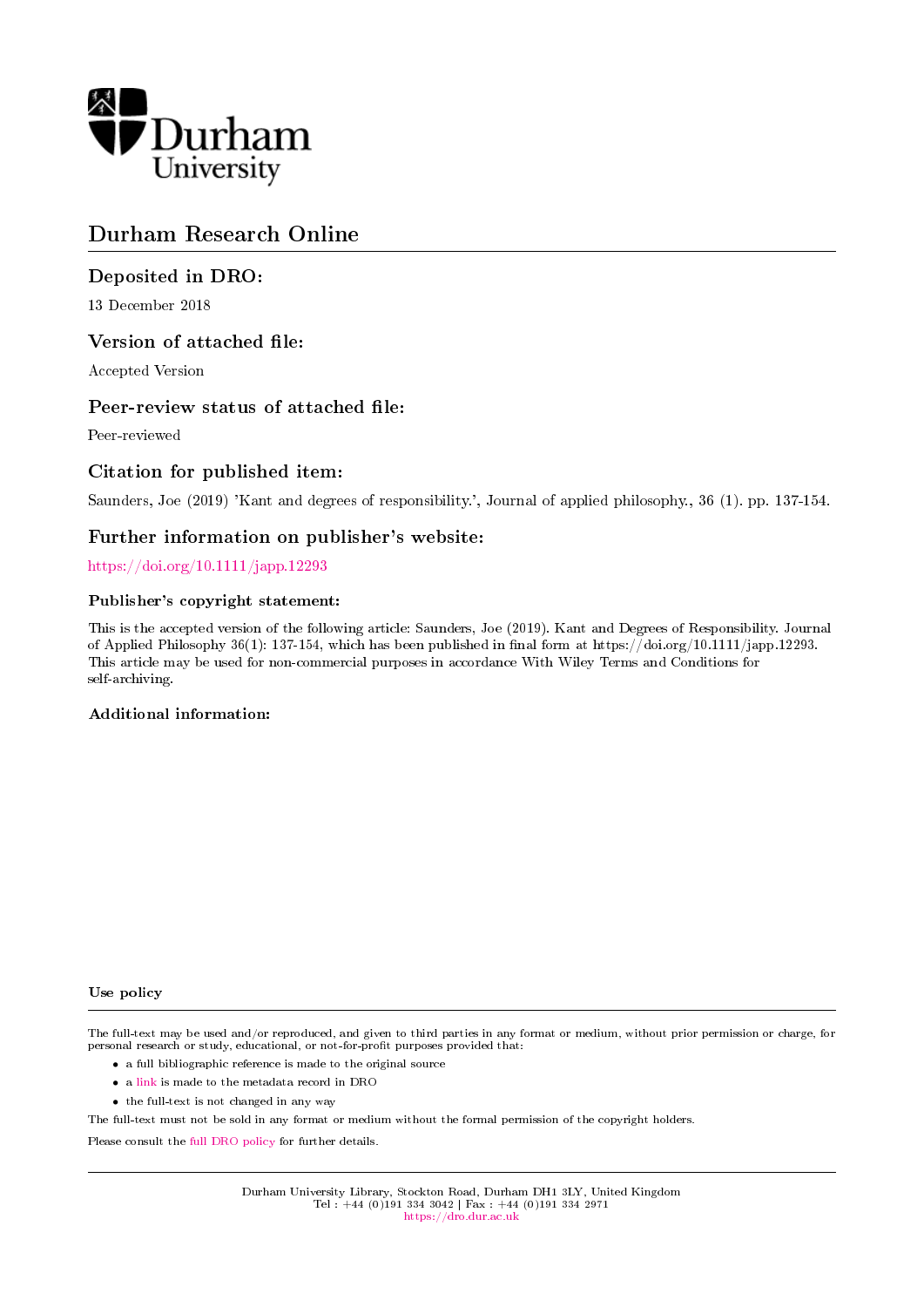# Kant and Degrees of Responsibility

(Penultimate draft. Final version now available at the *[Journal of Applied Philosophy](http://onlinelibrary.wiley.com/wol1/doi/10.1111/japp.12293/full)*)

**Abstract**: Kant views every human action as either entirely determined by natural necessity or entirely free. In viewing human action this way, it is unclear how he can account for degrees of responsibility. In this paper, I consider three recent attempts to accommodate degrees of responsibility within Kant's framework, but argue that none of them are satisfying. In the end, I claim that transcendental idealism constrains Kant such that he cannot provide an adequate account of degrees of responsibility.

**Keywords**: Kant, Freedom, Responsibility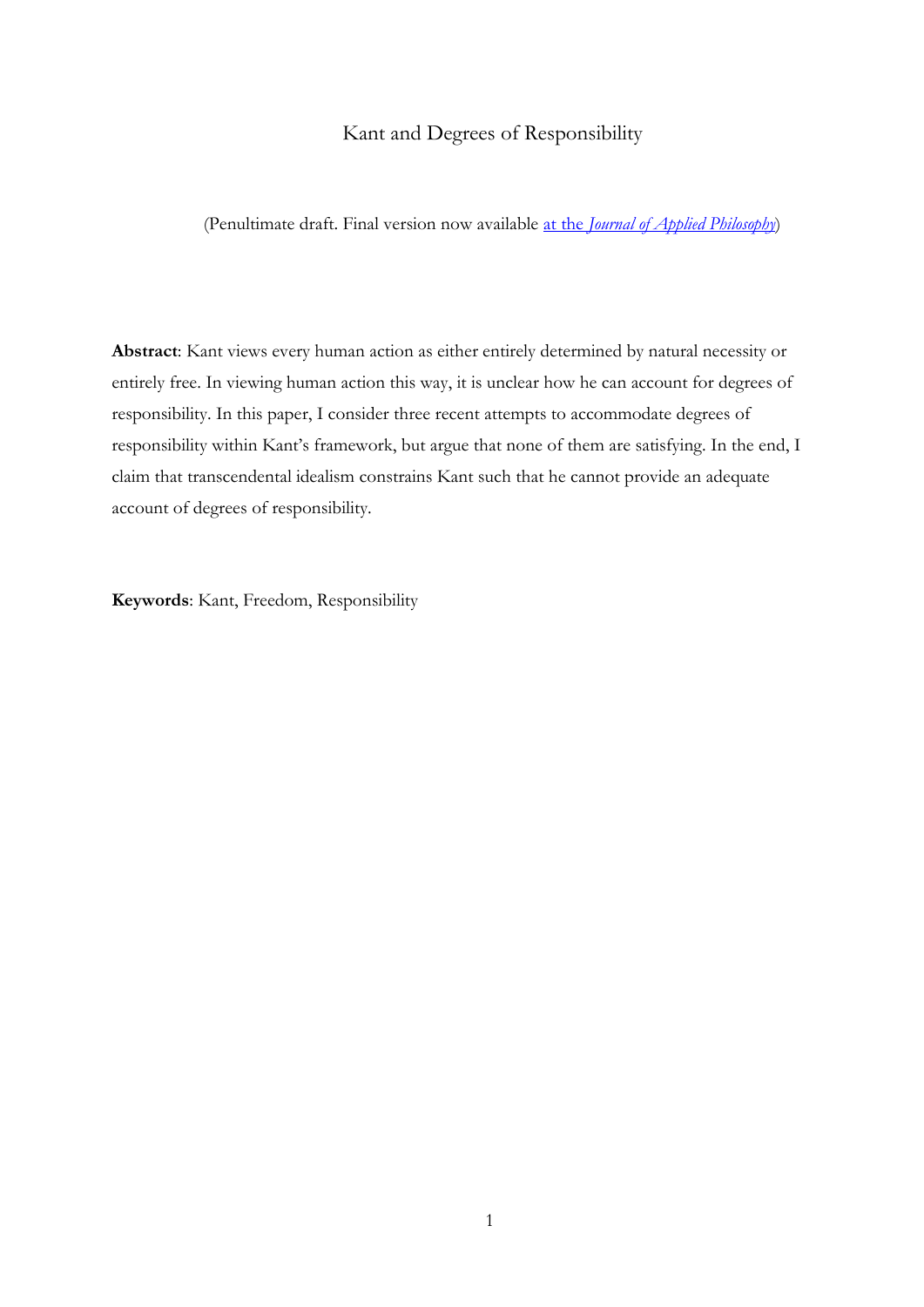## Kant and Degrees of Responsibility

Degrees of responsibility are important for both our moral and legal practices. However, in viewing every human action as either entirely determined by natural necessity or entirely (transcendentally) free, it is unclear how Kant could account for this. In this paper, I consider three recent attempts to accommodate degrees of responsibility within a Kantian framework, but argue that none of them work.<sup>1</sup>

This takes the following structure: I begin (§1) by laying out the basics of Kant's theory of freedom, before (§2) turning to the problem of degrees of responsibility. Here, I advance my main claim, namely that, transcendental idealism precludes Kant from being able to vindicate our everyday judgements concerning degrees of responsibility. I then (§3) consider three possible Kantian solutions to this problem: (§3.1) Patrick Frierson's appeal to markers and commonsense; (§3.2) Korsgaard's appeal to the practical standpoint; and (§3.3) Claudia Blöser's account of degrees of praise- and blameworthiness. However, I argue that none of these possible solutions overcomes the problem, and conclude that transcendental idealism makes it very difficult to account for degrees of responsibility. In doing so, I hope to clearly articulate a challenge to Kantians, and to provoke further conversation on this topic.<sup>2</sup>

### 1. Kant's Theory of Freedom

I want to begin by briefly laying out the basics of Kant's theory of freedom. For this, it helps to start with his conception of the world. Kant views the world (of sense) as determined by natural necessity. And he worries that this conception of nature might make freedom – and morality – an illusion.

Of course, there is a lot to say here, but in what follows I am going to frame this discussion around Laplace's demon, as I think it helps bring out the distinctive nature of Kant's position (and ultimately, its shortcomings). Consider the following famous passage from Laplace:

We ought then to consider the present state of the universe as the effect of its previous state and as the cause of that which is to follow. An intelligence that, at a given instant, could comprehend all the forces by which nature is animated and the respective situation

<sup>1</sup> I want to thank helpful audiences at the University of Leeds and the University of West England, as well as Bob Stern, Martin Sticker, and two anonymous referees for useful comments on earlier versions of this paper. <sup>2</sup> I would like to thank an anonymous referee for prompting me to re-structure this paper and to make the structure clearer at the outset.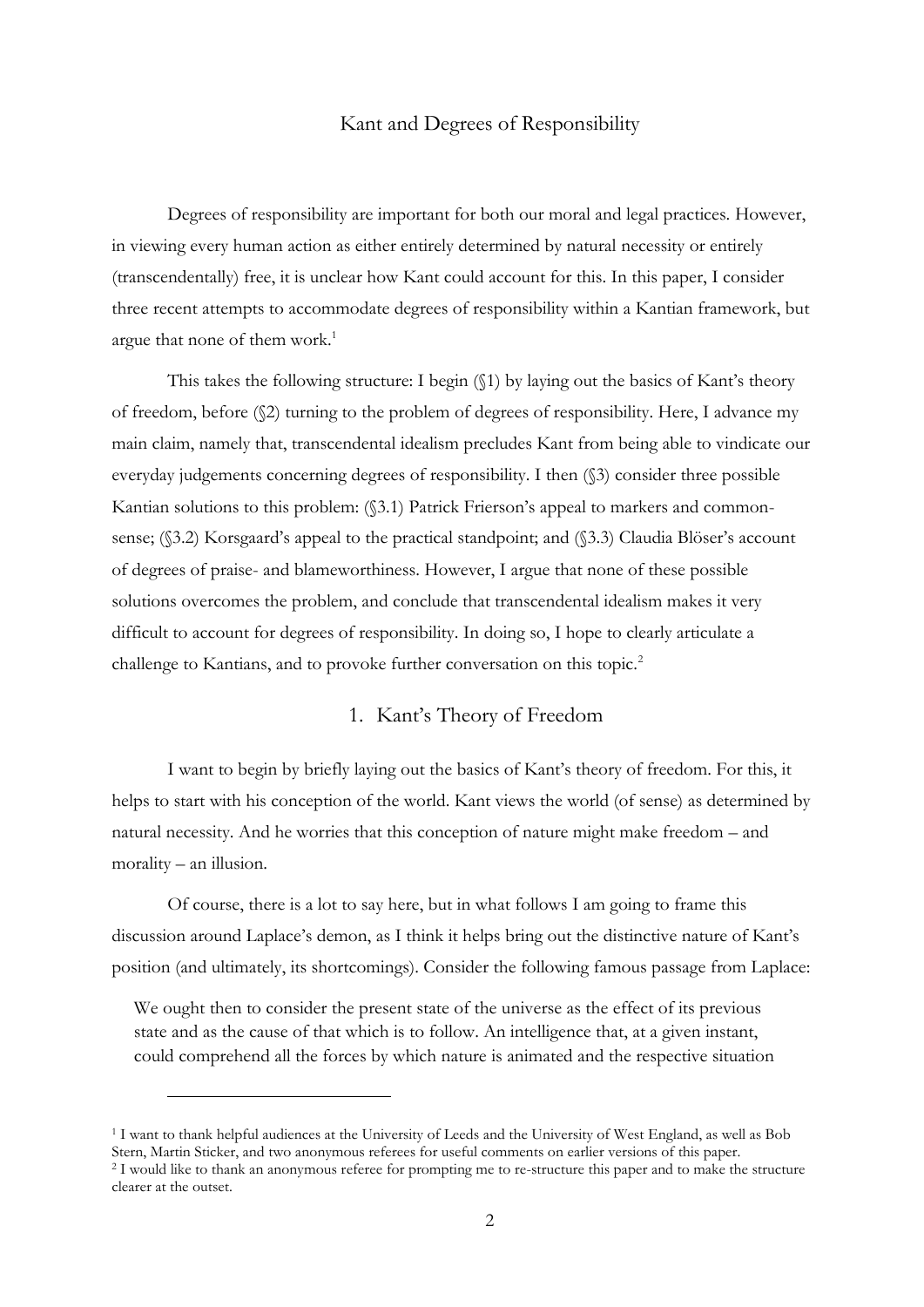of the beings that make it up, if moreover it were vast enough to submit these data to analysis, would encompass in the same formula the movements of the greatest bodies of the universe and those of the lightest atoms. For such an intelligence nothing would be uncertain, and the future, like the past, would be open to its eyes. (*Philosophical Essays on Probabilities*, p.2)

Kant's worry is that this conception of nature precludes freedom. If everything in nature is determined by natural necessity (and in principle, predictable), then there is little room for a libertarian conception of freedom.

Transcendental Idealism is Kant's solution. It posits two orders of things:<sup>3</sup> one governed by natural necessity, and one not. We can thus accept that the world of sense is governed by natural necessity, but make room for freedom outside of it.<sup>4</sup> Thus according to Kant, we have the world of sense, which is subject to natural necessity, and the noumenal, which is independent of such necessity.<sup>5</sup> In positing these two orders, he opens up a space that makes freedom and natural necessity com-possible.

Of course, there is much more than can be said about transcendental idealism and Kant's theory of freedom, but I want to stop here for now. For our purposes, what matters is that Kant accepts an entirely determined (and in principle, predictable) conception of nature, but finds a way to preserve a libertarian conception of freedom in the face of it.

We can now return to Laplace. Here is Kant in the second Critique.<sup>6</sup>

One can therefore grant that  $\left[...\right]$  we could calculate a human being's conduct for the future with as much certainty as a lunar or solar eclipse and could nevertheless maintain that the human being's conduct is free. (V: 99. 12-9)

As far as experience goes, it might look like we have no freedom. However, transcendental idealism has opened up a way in which we can still be free.

The advantage of this approach is clear. Kant has found a way to insulate freedom against the world of sense. No matter what science reveals, it cannot threaten the possibility of

<sup>3</sup> For the time being, I want to side-step the complicated issue of how exactly we are to understand Kant's distinction between the world of sense and the noumenal, as I think that the problem of degrees of responsibility applies to any account of transcendental idealism. I will return to say something more about this in §3.2 <sup>4</sup> Kant claims that this is "an indispensable task of speculative philosophy" (IV: 456. 16-7); cf. Bxxix

<sup>5</sup> See, for instance: A 557/B 585; IV: 457. 16-9.

<sup>6</sup> Cf. A 549/B 577.

<sup>7</sup> In this deletion, Kant writes: "if it were possible for us to have such deep insight into a human being's cast of mind, as shown by inner as well as outer actions, that we would know every incentive to action, even the smallest, as well as all the external occasions affecting them" (V.99. 12-6). In this paper, I leave aside the question of whether this is possible.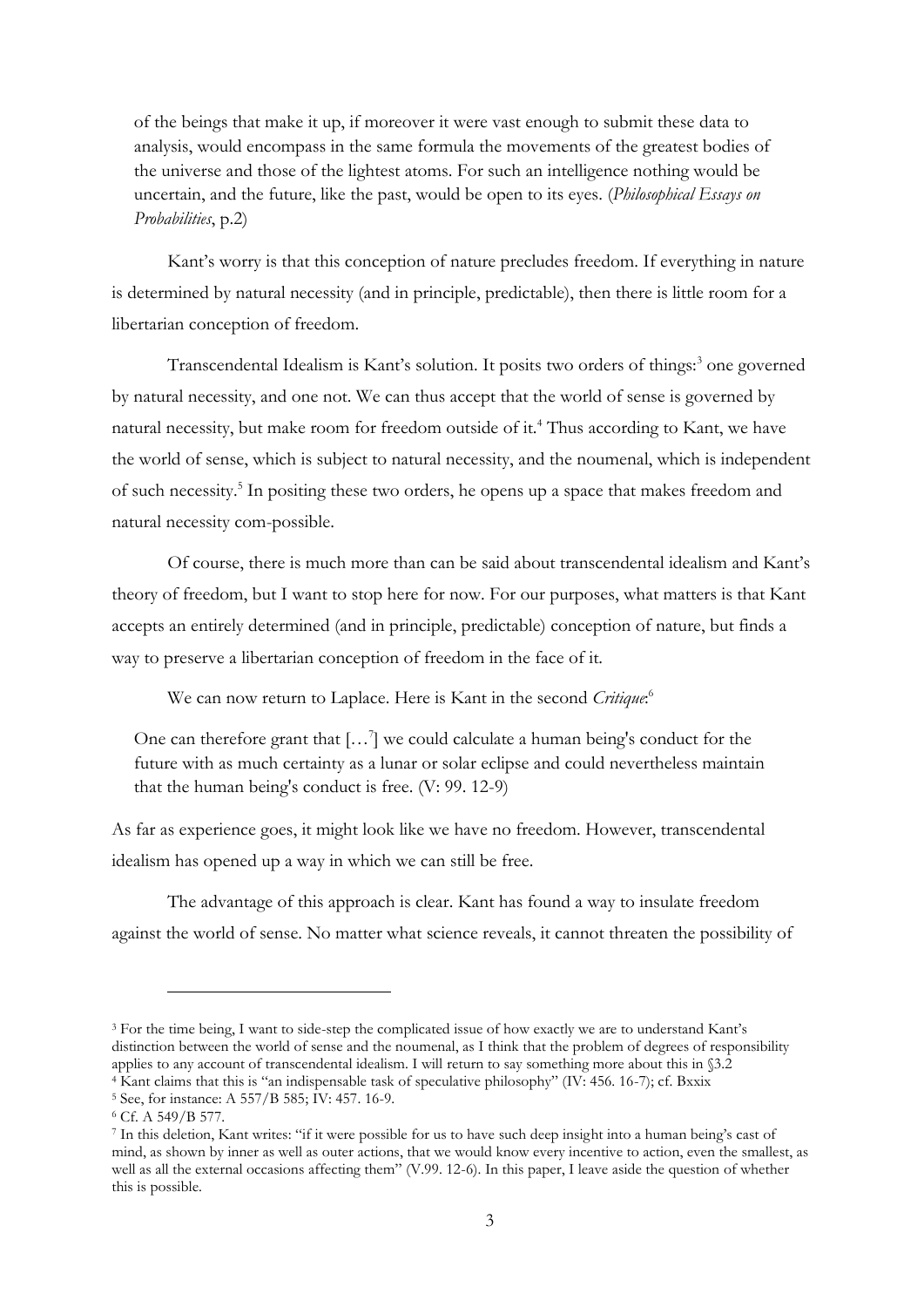freedom. Unfortunately though, there are also drawbacks to this approach. I am sympathetic with Kant's attempt to preserve a libertarian conception of freedom, but think that his attempt to insulate freedom against the world of sense is ultimately unhelpful. In the next section, I will argue that transcendental idealism makes it hard to account for both *interaction* between freedom and the world of sense, but also *knowledge* of freedom in experience. Before I turn to this however, I want to clarify three things.

Firstly, in this paper, I am primarily talking about *transcendental* freedom. This is a libertarian conception of freedom.<sup>8</sup> Kant himself describes it as "a faculty of absolutely beginning a state" (A445/B473), that is, the ability to *initiate* causal chains. He also conceives this freedom as "an independence of […] reason itself […] from all determining causes of the world of sense" (A803/B831). Finally, Kant thinks of everything in space, time and experience as determined,<sup>9</sup> and so conceives transcendental freedom as outside of space and time, and something that we cannot experience. (I will return to say more about this in  $\S$ 3.1).

Secondly, for Kant there is a crucial connection between transcendental freedom and morality.<sup>10</sup> Kant does not often speak of responsibility, but he does make clear that transcendental freedom is the real ground of *imputability*  $(A 448/B 476)$ ,<sup>11</sup> that is, regarding someone as the author of their actions.<sup>12</sup> Kant is also clear that, without transcendental freedom, morality would be a phantasm for us.<sup>13</sup> In this paper, I follow Kant in assuming that a libertarian conception of freedom is required for imputation and responsibility.

Thirdly, I need to be careful in claiming that transcendental idealism *insulates* freedom from the world of sense. In general, for Kant, the noumenal is the ground of the world of sense.<sup>14</sup> Transcendental freedom can thus be the ground of actions in the world of sense, and

<sup>8</sup> Kant famously refers to (what we would call) a compatibilist conception of freedom as the "freedom of a turnspit" (V: 97. 19), and declares such attempts to solve the free-will problem as a "wretched subterfuge" (V: 96. 1). I agree with him, but will not make that case here.

<sup>9</sup> See, for instance, V: 97. 21-32.

<sup>&</sup>lt;sup>10</sup> In this paper, I leave aside Kant's conception of autonomy. I think there are interesting things to be said about degrees of autonomy, but this topic deserves a paper-length treatment of its own. I hope to provide this elsewhere. <sup>11</sup> For an extended account of responsibility and imputation in Kant, see Blöser (2015: 184-8).

<sup>&</sup>lt;sup>12</sup> In the next section, we will see this in Kant's discussion of a malicious lie, where he claims that (A 555/B 583): "[…] the action is ascribed to the agent's intelligible character: now, in the moment when he lies, it is entirely his fault; hence reason, regardless of all empirical conditions of the deed, is fully free, and this deed is to be attributed entirely to its failure to act."

<sup>13</sup> In the final section of the *Groundwork*, for instance, he remarks that (IV: 456. 29-33): "[…] it is not left to the philosopher's discretion whether he wants to remove the seeming conflict [between transcendental freedom and natural necessity], or leave it untouched; for in the latter case the theory about this is a bonum vacans [or vacant good], of which the fatalist can with good reason seize possession and chase all moral science from its supposed property as possessing it without title."

<sup>14</sup> See Watkins (2005: 325-9) for a defence of this view.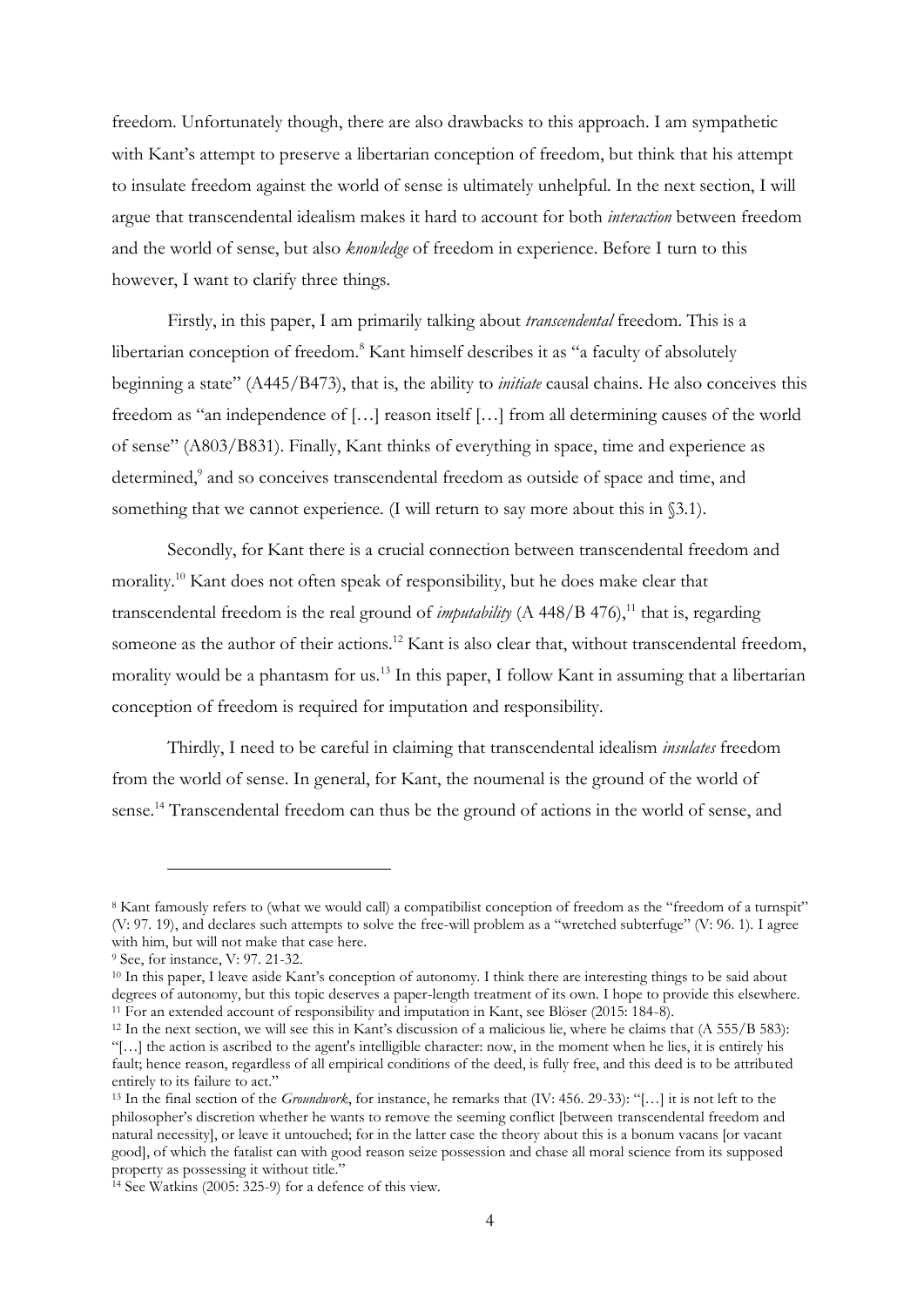therefore it would be wrong to say that transcendental freedom and the world of sense are entirely insulated from each other.<sup>15</sup> However, there still remain two ways in which Kant does insulate freedom from the world of sense. Firstly, even though transcendental freedom can be the ground of actions in the world of sense, we cannot experience it as such; and thus, transcendental idealism allows Kant to maintain that freedom is possible (and in particular, it is possible that *we* are still free), no matter what we experience.<sup>16</sup> Secondly, even though the noumenal is the ground of the world of sense, the world of sense does not ground the noumenal. Consider, for instance, the following passage from Eric Watkins (2005: 328):

Kant makes clear that the grounding relationship is one-way and not reciprocal. […] he remarks that "such an intelligible cause, however, will not be determined in its causality by appearances […]" (A537/B565). Similarly, "reason therefore acts freely, without being determined dynamically by external or internal grounds temporally preceding it in the change of natural causes" (A553/B581). Things in themselves ground appearances, but appearances do not ground things in themselves.

So conceived, while transcendental freedom can ground actions in the world of sense, the world of sense cannot determine transcendental freedom. (This will end up playing an important role in §3.)

In this section, I have laid out some of the basics of Kant's theory of freedom. I want to now turn to consider degrees of responsibility, where I will argue that transcendental idealism makes it difficult for Kant to account for this.

### 2. The Problem: Degrees of Responsibility

In the first *Critique*, Kant discusses a malicious lie (A 554-5/B 582-3). He begins by considering this "voluntary action" through its "moving causes", which we find in "the person's empirical character". And in doing so, "one proceeds as with any investigation in the series of determining causes for a given natural effect" (A 554/B 582). Kant then claims the following:

Now even if one believes the action to be determined by these causes, one nonetheless blames the agent, and not on account of his unhappy natural temper, not on account of the circumstances influencing him, not even on account of the life he has led previously; for one presupposes that it can be entirely set aside how that life was constituted, and that the series of conditions that transpired might not have been, but rather that this deed

<sup>15</sup> In an earlier version of this paper, I had overstated my claim that transcendental idealism *insulates* freedom from the world of sense, and I am grateful to an anonymous referee for prompting me to clarify this.

<sup>16</sup> Frierson (2014: 169n6) remarks that: "transcendental idealism […] insulates Kant from naïve empirical-scientific arguments *against* freedom."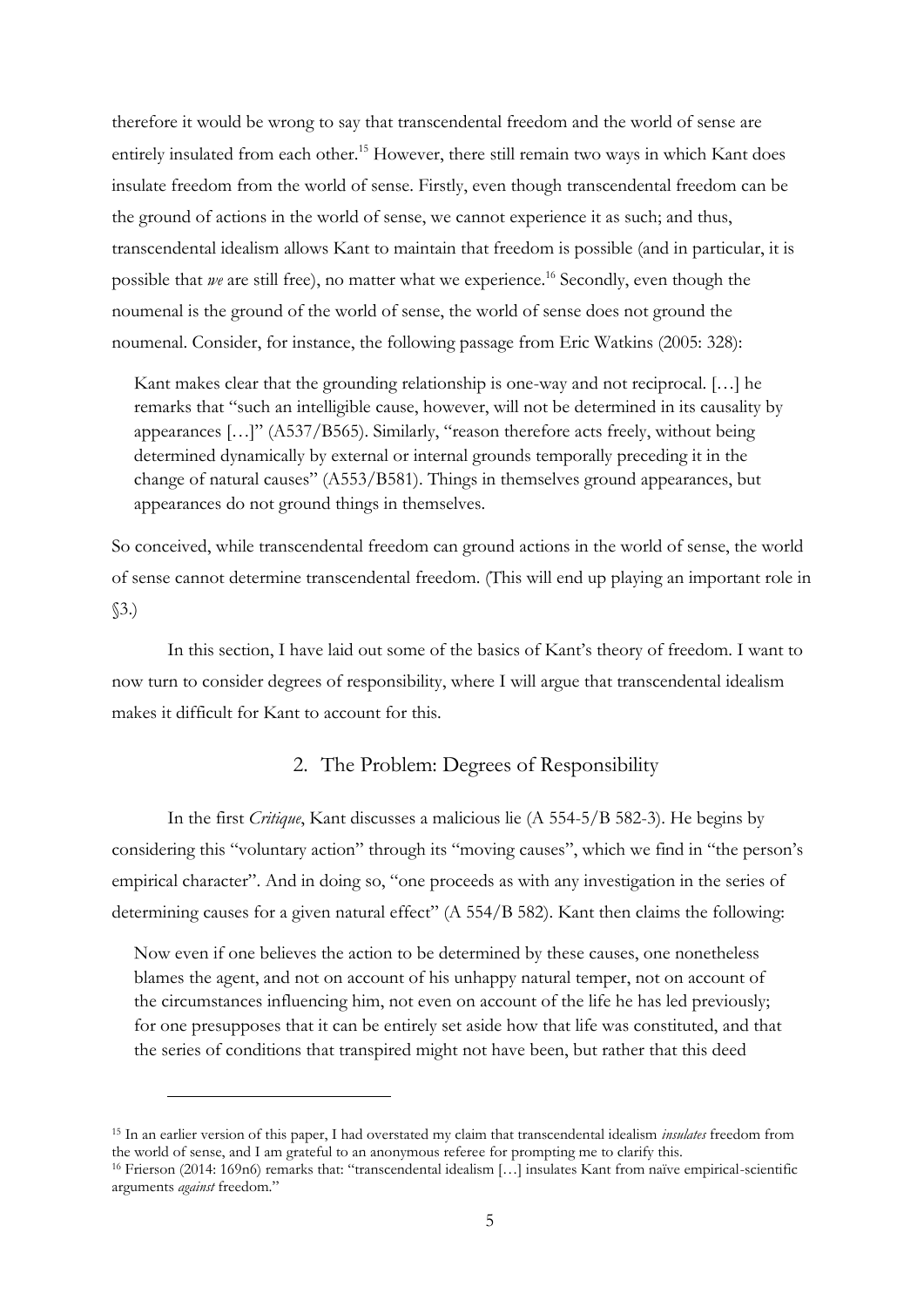could be regarded as entirely unconditioned in regard to the previous state, as though with that act the agent had started a series of consequences entirely from himself. (A 555/B 583)

He continues, and then ends the paragraph with the following strong claim:

[...] the action is ascribed to the agent's intelligible character: now, in the moment when he lies, it is entirely his fault; hence reason, regardless of all empirical conditions of the deed, is fully free, and this deed is to be attributed entirely to its failure to act. (A 555/B 583)

When one tells a malicious lie, the world of sense reveals this to be entirely determined by one's empirical character. The action however, can also be ascribed to one's intelligible character, and here, one is "fully free" and the lie is "entirely his fault"

As we saw in the previous section, Kant views the natural world as entirely determined by natural necessity, and locates freedom outside of it. Human action is thereby conceived in a dualistic way: every action is either in the world of sense, and thus entirely determined; or outside the world of sense, and accordingly entirely free from such empirical conditions.

In the second *Critique*, Kant repeats this claim:

-

[...] every action [...] is to be regarded in the consciousness of his intelligible existence as nothing but the consequence and never as the determining ground of his causality as a noumenon. So considered, a rational being can now rightly say of ever unlawful action he performed that he could have omitted it (V: 97. 37 – 98. 8)

Moreover, at least in the second *Critique*, Kant seems to think that this is something we agree with:

The judicial sentences of that wonderful capacity in us which we call conscience are in perfect agreement with this. (V: 98. 13-14)

However, this does not seem quite right. And we can see this through thinking about actual judicial sentences. Judges and juries navigate a difficult terrain. They have to determine whether people are guilty or not, but they also account for mitigating circumstances – there are various things that can impair our judgements, and various circumstances that excuse our behaviour (to a lesser or greater degree).<sup>17</sup> But by separating freedom and the world of experience in the way he does, it is unclear how Kant could accommodate this.

<sup>&</sup>lt;sup>17</sup> On the malicious lie, Bennett (1984: 106) notes that: "Kant's theory allows us to pass that judgment not only in this case but also in one where the natural causes of the lie involve a profound psychopathology in someone who is not vicious and is greatly given to shame."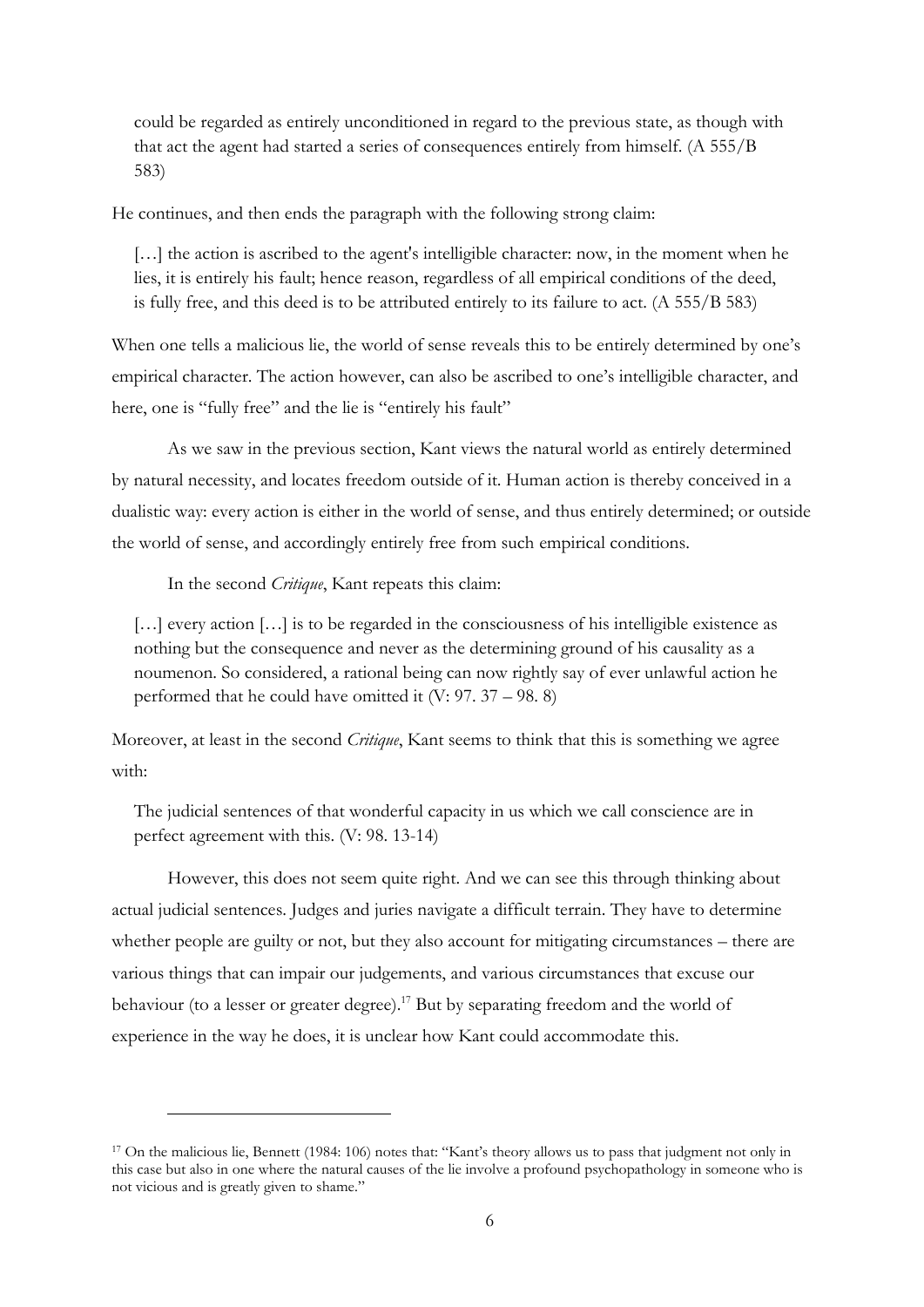This seems to be a serious shortcoming of his practical philosophy. In certain cases, it is important to allow for degrees of responsibility.

Take a simple example: If you and I both steal a chicken, all other things being equal, we have committed the same wrong and should be held equally responsible. However, if we both steal a chicken, but someone drugged you beforehand, then I am more responsible for this theft than you are. And this responsibility can come in degrees: You could be drugged such that you *totally* lost control of what you were doing, or *mostly* lost control, or *partly* lost control, and so on.

Judgements about degrees of responsibility are especially important in certain areas of our moral and legal practices. In what follows, I want to bring this out through briefly considering children and mental illness.<sup>18</sup>

As children grow, they typically become persons. In this process, we see their agency develop *over time*. And as this happens, they become *more* responsible. To return to the previous example, if we both steal a chicken, but I am an adult and you are 14, then I am more responsible for this than you.<sup>19</sup> Given Kant's previous claims, it is unclear how he could accommodate this.<sup>20</sup>

Kant's locating freedom outside of experience, space and time, also causes problems in thinking about mental illness. Consider, for instance, someone who suffers from a condition such that their agency is occasionally diminished. The very notion of diminished agency seems to conflict with Kant's claim that every human action is either entirely determined or entirely free.

Moreover, such cases raise more general problems for Kant's account. Again, think of someone, who requires medication in order to retain their agency. This is a relatively straightforward case of conditions in the empirical world – taking medication – affecting whether or not someone is free, and someone's freedom coming and going over time. However, this causes problems for Kant, who insists that freedom occurs outside of time.<sup>21</sup>

I do not need to push hard borderline cases on Kant here, but rather any clear case of someone having more or less agency and responsibility (or indeed, any clear case of someone

<sup>&</sup>lt;sup>18</sup> Cf. Frierson (2014: 167-8); Blöser (2015: 204). For a full account of mental illness in Kant, see Frierson (2014: 189-214)

<sup>&</sup>lt;sup>19</sup> Again, other things being equal, it seems that this can come in degrees: A 17-year-old is more responsible than a 14-year-old, who is more responsible than an 11-year-old, and so on.

<sup>20</sup> In an unpublished draft on moral education and transcendental idealism, Sticker and I discuss this – and other related – problem(s) at length.

<sup>&</sup>lt;sup>21</sup> For a fuller account of the problems caused by Kant's claim that (transcendental) freedom occurs outside of time, see Freyenhagen (2008).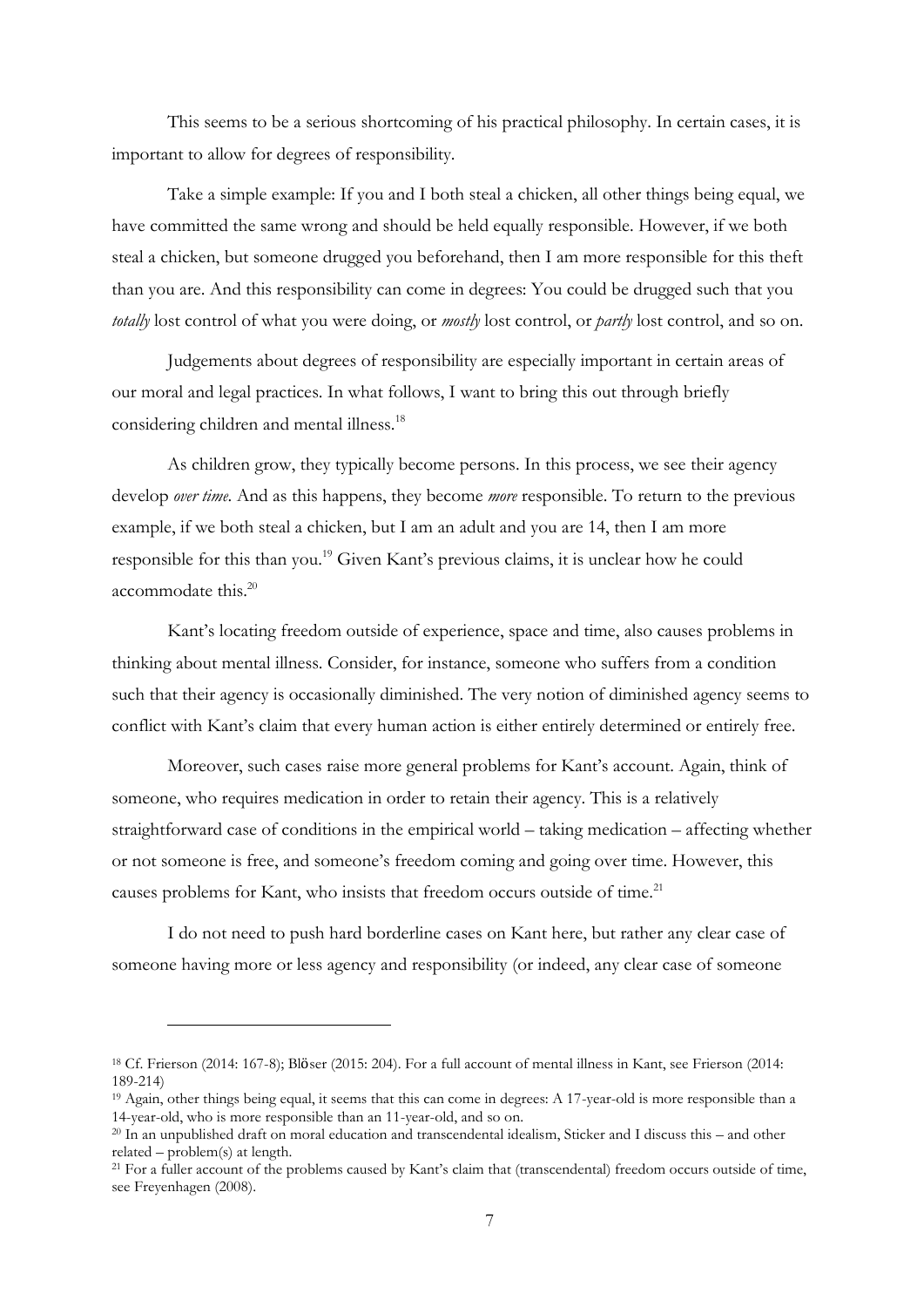becoming an agent, or losing and regaining their agency over time). These cases are important to our moral and legal practices and it is unclear how Kant could accommodate them.

The problem here is both metaphysical and epistemological. On the metaphysical side, it is not clear how the world of sense and freedom could *interact* to allow for degrees of agency and responsibility. The epistemological dimension of the problem stems from Kant's conception of experience; in viewing experience as entirely determined by natural necessity, it is not clear how we could *know* anything about others' freedom.

One option available to Kant is to claim that freedom is *inscrutable*, and that we can neither comprehend nor explain how it works.<sup>22</sup> While this might fend off the metaphysical problem, it seems to make the epistemological problem worse; even if we accept that there is some way in which freedom and the world of sense interact, this inscrutability would preclude us from making judgements about degrees of responsibility.

Kant concludes his discussion of freedom in the Transcendental Dialectic as follows:

[To show] that this antinomy rests on a mere illusion, and that nature at least **does not conflict with** causality through freedom – that was the one single thing we could accomplish, and it alone was our sole concern. (A 558/B 586)

I think this is telling. Kant sets about showing how freedom is possible, in the face of the threat of a world entirely determined by natural necessity. And as we saw in §1, transcendental idealism makes this possible. However, it does so at a price – it makes it difficult to accommodate degrees of responsibility. Of course, Kant could just insist that this is not his concern. However, he then owes us an explanation of why this is the case; as I have just sketched, degrees of responsibility are important for our moral and legal practices.

Indeed, in the *Metaphysics of Morals*, Kant himself seems to appeal to degrees of responsibility:

*Subjectively,* the degree to which an action *can be imputed (imputabilitas)* has to be assessed by the magnitude of the obstacles that had to be overcome. – The greater the natural obstacles (of sensibility) and the less the moral obstacle (of duty), so much the more merit is to be accounted for a *good deed,* as when, for example, at considerable self-sacrifice I rescue a complete stranger from great distress.

On the other hand, the less the natural obstacles and the greater the obstacle from grounds of duty, so much the more is a transgression to be imputed (as culpable). – Hence the state

<sup>22</sup> See for instance: IV: 459. 4-15; V: 94. 2-7; VI: 138.19.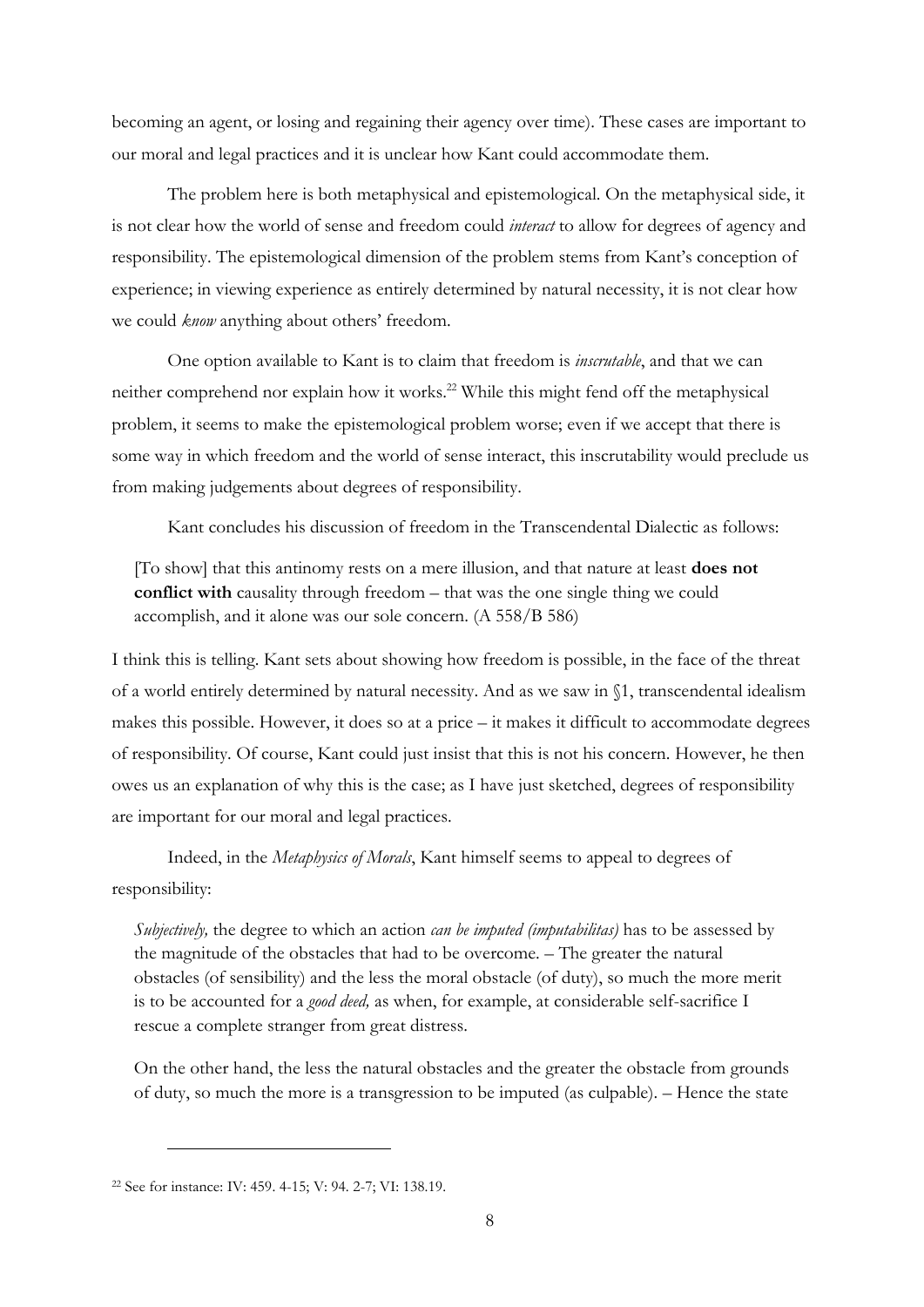of mind of the subject, whether he committed the deed in a state of agitation or with cool deliberation, makes a difference in imputation, which has results. (VI: 228. 11-22)

This seems like it could form the basis of a much better position. We no longer blame everyone, in every circumstance, equally for their actions.<sup>23</sup> However, it is unclear how Kant could vindicate these judgements given his conception of experience. The passage from the *Metaphysics of Morals* makes it sound like we can account for interaction between the obstacles of sensibility and the motive of duty. But it is hard to see how this is compatible with transcendental idealism, where, as Kant outlined in the first (and second) *Critique*, *every* action is to be regarded in either two ways: 1) as an action in the world of experience, where it is entirely determined by natural necessity; or 2) as an action in the noumenal world, where it is entirely free. This set-up leaves little room for degrees of responsibility.

### 3. Three Recent Responses

I now want to consider three possible solutions available to Kant: (§3.1) Frierson's appeal to markers and common-sense; (§3.2) Korsgaard's appeal to the practical standpoint; and (§3.3) Claudia Blöser's account of degrees of praise- and blameworthiness. I will argue that none of these proposals succeed.

### 3.1.Common Sense and Markers for Freedom

One initial response might be that Kant can overcome these problems, by appealing to some relevant features of experience that can help us determine degrees of responsibility.<sup>24</sup> But transcendental idealism does not allow for this. Kant is clear that we cannot experience transcendental freedom.<sup>25</sup>

Frierson recognises that we cannot *experience* transcendental freedom,<sup>26</sup> but nevertheless attempts a solution on Kant's behalf, appealing to – what he calls – *markers*, and common sense. I should note that Frierson's solution addresses a more general problem, namely whether Kant could determine which beings are morally responsible *at all*, but if his solution is successful, it

<sup>&</sup>lt;sup>23</sup> At this point, one might ask an interesting question, namely, what is it that we are responsible for? Is it the determination of our will or our deeds? I think that the problem that I am considering applies to either account. In locating freedom outside of the world of experience, it is not clear Kant could accommodate interaction between the world of experience and freedom in either our will or deeds.

<sup>24</sup> Blöser (2015: 204-5) makes the point that this would be to appeal to *practical* rather than *transcendental* freedom.

<sup>25</sup> See, for instance: Bxxviii; IV: 455. 13-4; IV: 459. 5-7; V: 30. 9-14; V: 48. 23-7. As Stang (2013: 104) remarks: "Kant adamantly and repeatedly claims that I have no empirical *knowledge* of the specific content of […] the exercise of my noumenal (or intelligible) causality."

<sup>26</sup> See Frierson (2014: 52, 73, 77, 84, 169-70).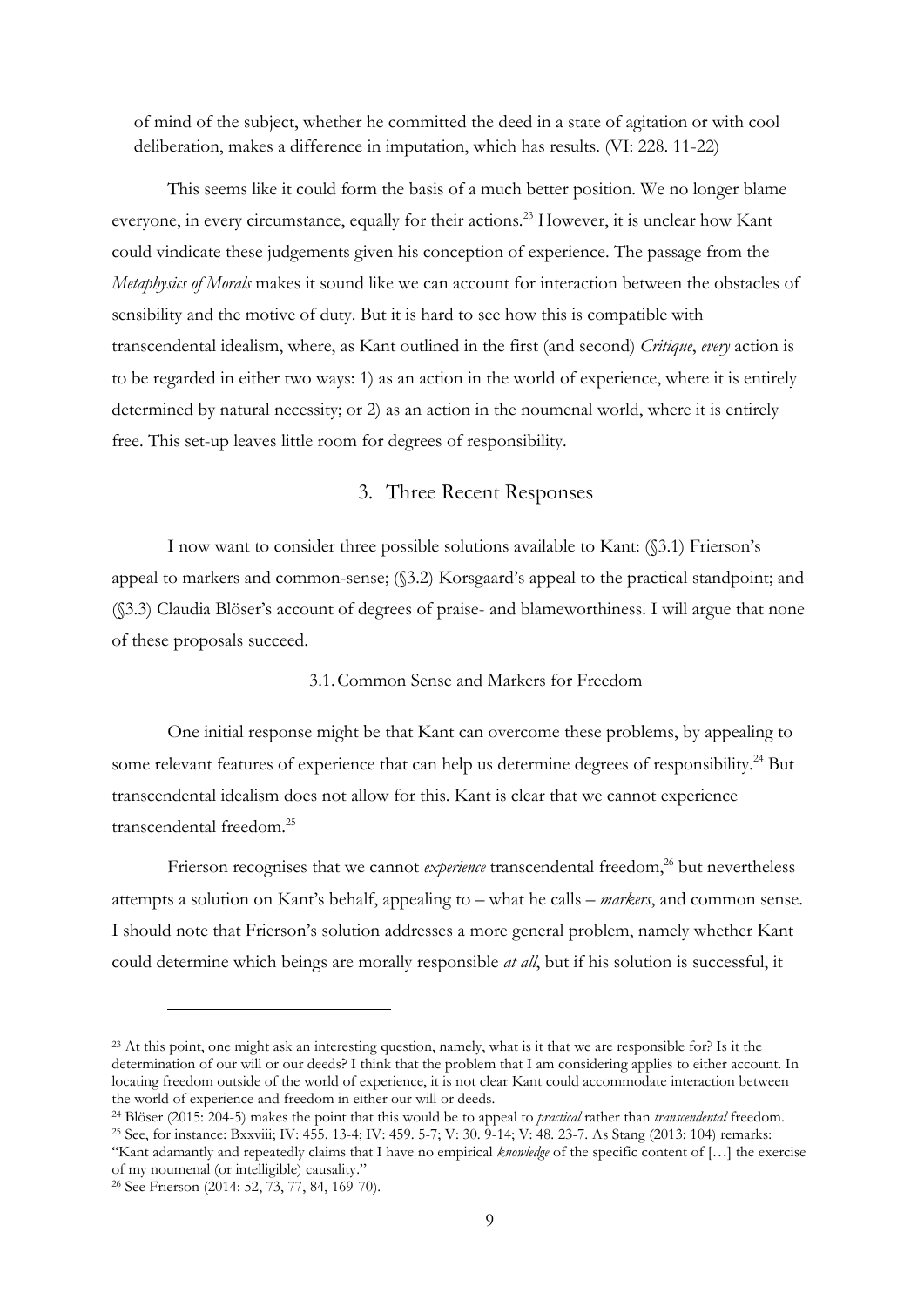would provide a way for Kant to link our experience in the world of sense with transcendental freedom, and this might also help with degrees of responsibility. $27$ 

Frierson's initial suggestion is that, while we cannot experience freedom, and thus there can be no direct empirical evidence for it, nevertheless, things in the world of sense can serve as *markers* for freedom. He claims that:

[...] insofar as the cause of an action can be traced via one's desires to cognitions that lie in the understanding (in the broad sense), one is morally responsible.

[...] In general, then, Kant answers the question of what warrants ascribing moral responsibility in particular cases by appealing to the empirical fact that the relevant agents have properly functioning higher cognitive faculties. (Frierson 2014: 176)

Frierson accepts that these functioning higher cognitive faculties do not provide direct *evidence* that someone is free, as they remain empirical. Nonetheless, he still thinks that these faculties provide empirical *markers* for freedom, where a marker is a partial representation of something.<sup>28</sup> If that were the case, then maybe Kant could accommodate some judgements about freedom in experience, which might in turn, open up the possibility of accommodating judgements about degrees of responsibility.

I am fine with the thought that proper functioning higher cognitive faculties reveal our freedom – conceived as either markers or evidence. However, I do not think that Kant can help himself to this, given his conception of experience. Indeed, Frierson (2014: 177-85) himself insists that, given Kant's conception of experience and the epistemic limits of transcendental idealism, these markers are neither necessary nor sufficient for the ascription of transcendental freedom or moral responsibility.

They are *insufficient* for the following reasons (Frierson 2014: 178):

-

[...] precisely because these empirical markers are empirical, they cannot provide any direct evidence that a person has that *transcendental* freedom that is the necessary condition of the possibility of moral responsibility.

<sup>&</sup>lt;sup>27</sup> One might argue that even if Frierson's account could vindicate our judgements about whether someone is responsible or not, it fails to vindicate our judgements about *degrees* of responsibility. This might be true, but I am going to argue that Frierson's account falls short in the first case – failing to vindicate our knowledge of other transcendentally free agents in experience – and *a fortiori*, also falls short in trying to vindicate judgments about degrees of agency.

<sup>&</sup>lt;sup>28</sup> It is not entirely clear what a marker amounts to, in this context. Frierson (2014: 170-1) remarks that: "the "whole representation" would have to be a transcendentally free self as the ground of an entire empirical character for which it is responsible". By contrast, presumably a marker would be a partial representation of a transcendentally free self.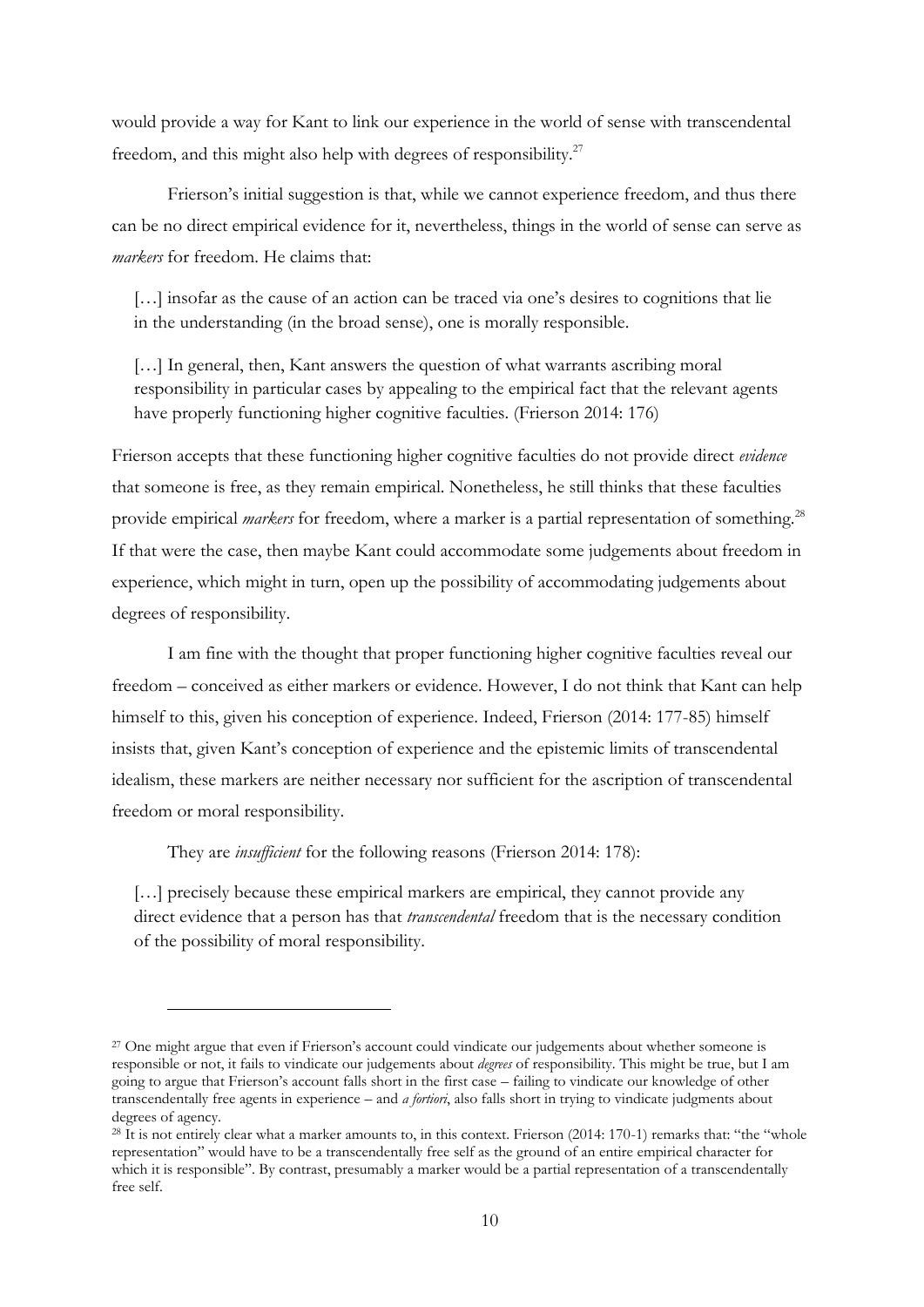[…] anything that fits into a natural series of causes and effects cannot be equivalent to transcendental freedom. This is quite straightforward, because Kant *defines* transcendental freedom as "independence from everything empirical and so from nature generally" (5:97)

And these markers are *not necessary* because (2014: 182-3):

[...] natural necessity of any kind can be grounded in an intelligible character than can be transcendentally free […] there is nothing *preventing* the ascription of an intelligible character, and with it transcendental freedom, to any empirical object at all.

Where then does this leave Frierson's account? He acknowledges the limitations of anything empirical in ascribing freedom or responsibility. In the end, his solution relies upon Kant's appeal to common human reason. Frierson (2014: 186-8) claims that, in our commonsense moral judgements, we can distinguish between responsible and not-responsible beings, and also remarks that Kant is concerned with vindicating these (and other) common-sense moral judgements. He notes that (2014: 186):

The method for determining what the appropriate markers are starts with common-sense moral judgements about responsibility.

However, this is not a solution – it is the very problem at hand. The problem is that transcendental idealism precludes Kant from vindicating these judgements in the first place. I should note that here, I am not expressing scepticism about the possibility of knowledge of other agents, nor scepticism about the possibility of knowledge of degrees of responsibility. I am instead arguing that given transcendental idealism, Kant cannot vindicate this knowledge. Frierson's invoking Kant's appeal to common-sense does not overcome this problem.

#### 3.2.The Practical Standpoint

Another possible solution runs as follows: Kant cannot admit any *experience* of freedom, but that is fine. Experience concerns the *theoretical* standpoint, where when it comes to morality, we occupy the *practical* standpoint. And this allows us to overcome the problem at hand. The basic thought is that, from the *theoretical* standpoint, everything appears determined by inclinations, but from the *practical* standpoint, we can observe freedom. And here, we can make judgements about degrees of responsibility.<sup>29</sup>

<sup>&</sup>lt;sup>29</sup> Here, I should note that, as with Frierson's solution, the two-standpoint view is not put forward primarily as a response to the problem of degrees of responsibility. However, like Frierson's solution, it is a possible way a Kantian could respond to this problem.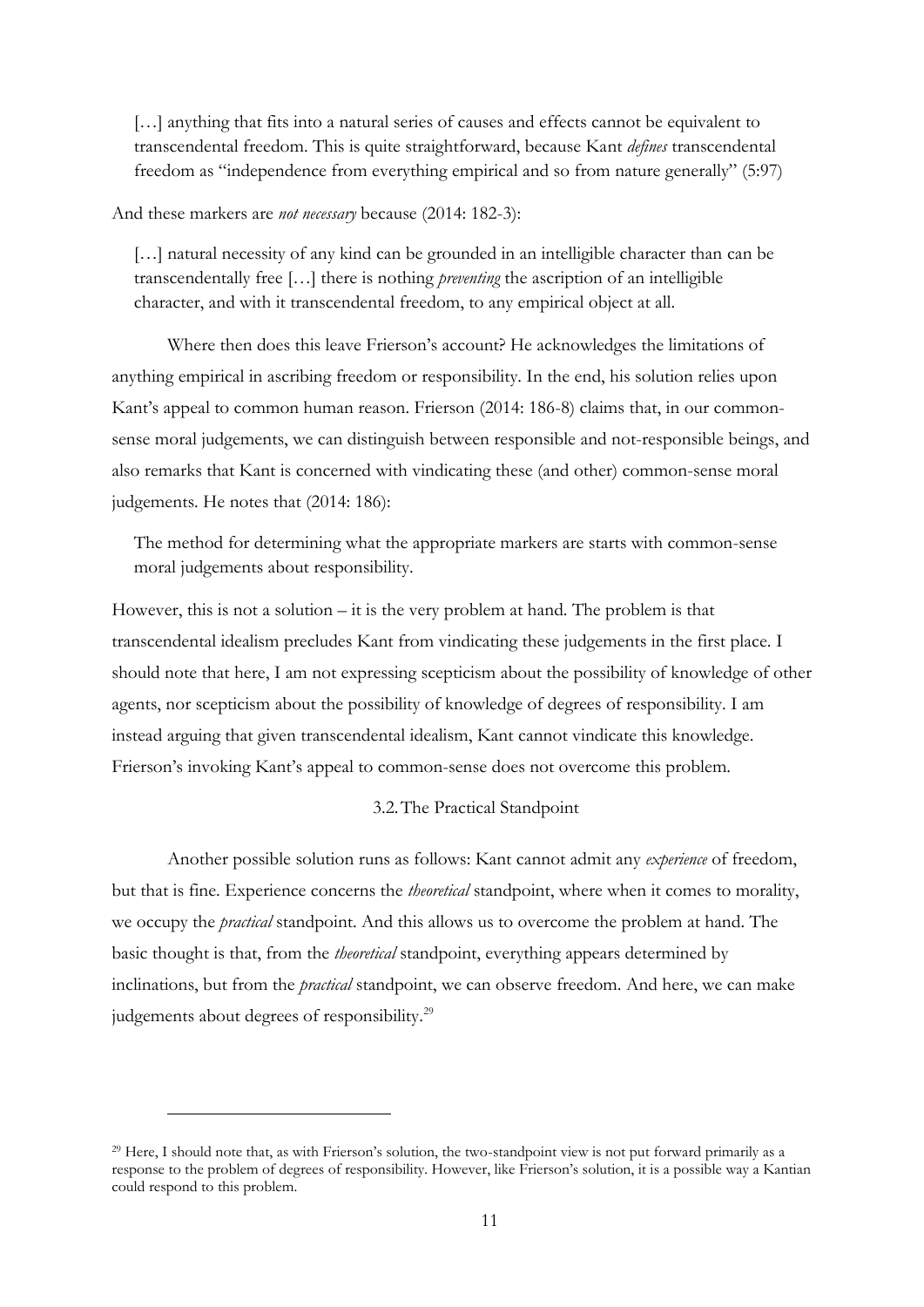Allow me to share Korsgaard's characterisation of the two-standpoint view from *The Sources of Normativity*:

The afternoon stretches before me, and I must decide whether to work or play. Suppose first that you can predict which one I am going to do. That has no effect on me at all: I must still decide what to do. […] The freedom discovered in reflection is not a theoretical property which can also be seen by scientists considering the agent's deliberation thirdpersonally and from outside. (Korsgaard 1996b: 96)

Korsgaard is channelling Kant here. She has replaced Laplace's demon with a scientist, but otherwise the setup is the same. She accepts that the world of experience is entirely determined and predictable, but attempts to preserve freedom by locating it elsewhere, in the first-person perspective of a deliberative agent.<sup>30</sup>

Unfortunately though, this suggestion faces the same problems as Kant's. Consider for instance a simple case: I treat a rational adult differently than I do a toddler. One is (transcendentally) free, and the other is not. Now, Kant does not allow us to determine this through experience – in experience, we just encounter two beings determined by natural necessity. And it is not clear how the practical standpoint could help here. From the practical standpoint, how can we distinguish between a person and a toddler? It is not enough to say "we just do". This sidesteps the important issue of how Kant can vindicate these practices, given his conception of experience. The appeal to the practical standpoint instead merely shifts the question to: How do we know which beings occupy the practical standpoint? Kant's conception of experience precludes an easy answer to this question.

For these reasons, the two-standpoint view does not help with experiencing freedom, and thereby cannot help with our judgements about responsibility, or degrees of responsibility. Korsgaard herself holds the two-standpoint view for other reasons, but does recognise that it causes problems when it comes to degrees of responsibility, in particular, a lack of flexibility in our judging others as not always entirely responsible for their actions.<sup>31</sup> She offers two independent considerations here, to overcome this problem.

The first is the thought that, in the world of sense, we can view actions as "determined by moral thoughts and aspirations" (1996a: 210). However, this is not possible for Kant. The practical

<sup>30</sup> Here, she draws upon Kant's famous claim that we must act under the idea of freedom (IV: 447. 28- 448. 22). For a critical treatment of Korsgaard's reading of this passage, see Stern (2015: 219-223).

<sup>&</sup>lt;sup>31</sup> At one point, she remarks that (1996a: 206): "The very idea of an action's being excusable or forgivable or understandable seems, to bring together explanatory and justificatory thoughts. The doctrine of the two standpoints seems to keep such thoughts resolutely apart."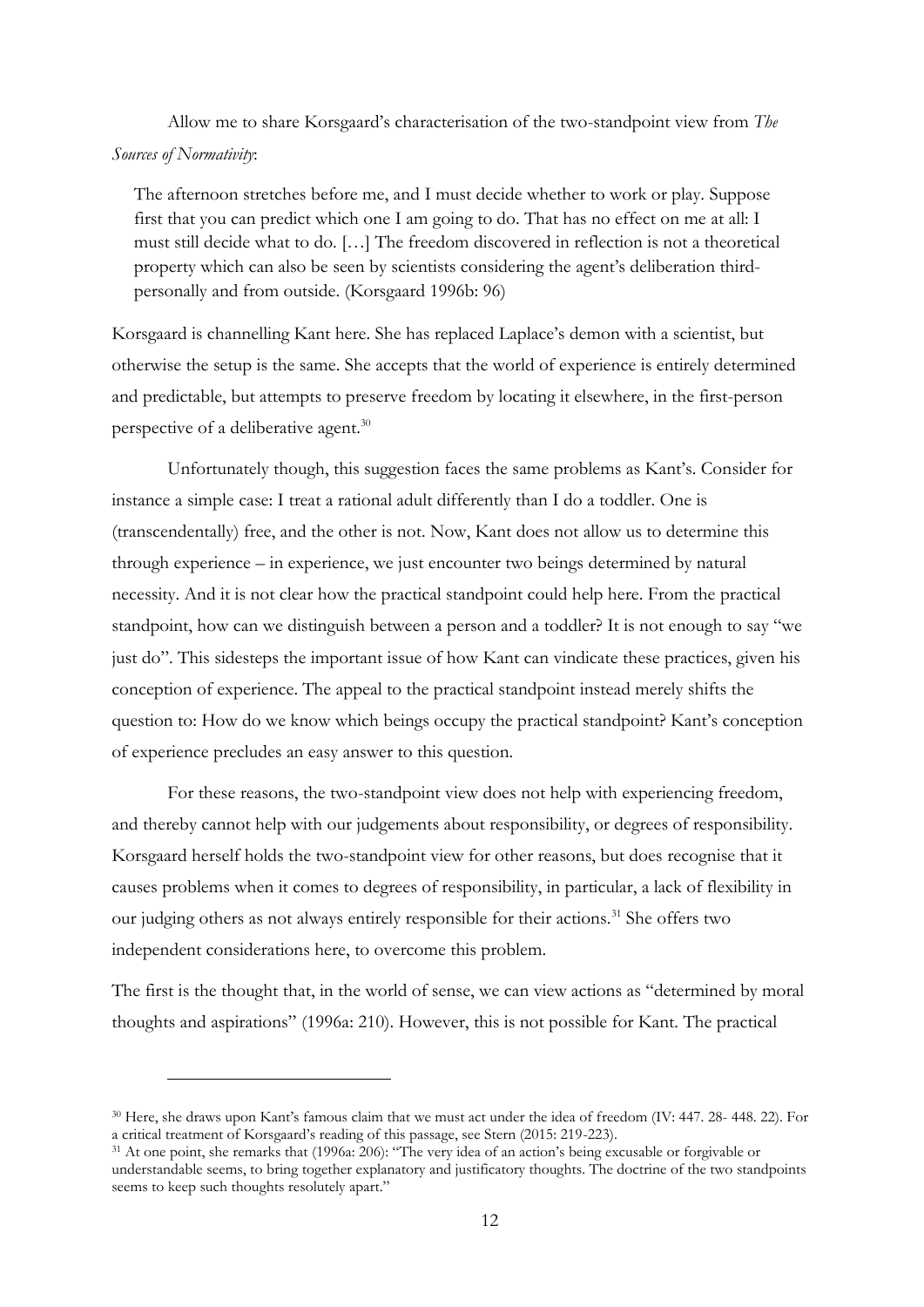standpoint allows us, from the first-person, to conceive of ourselves as independent from the world of experience, but it does not give us a new third-personal conception of *experience* or a new form of *intuition*. That would move us far beyond Kant.

The second consideration is an appeal to Kant's claim that we should (VI: 466. 28-30) "throw the veil of philanthropy over [others' …] faults, not merely by softening our judgements but also by keeping these judgements to ourselves". This is good advice, but it does not help with the problem at hand, as we are still no clearer about how Kant could vindicate judgements of degrees of responsibility.

#### 3.3 Blӧser's Proposal

In a recent paper, Claudia Blӧser has put forward an innovative proposal trying to help Kant on this front. She draws a distinction between degrees of *accountability* and degrees of *praise*and *blameworthiness*, and argues that while Kant cannot accommodate the former, he can account for the latter. She further claims that this is the most pressing issue concerning degrees of responsibility, and thus hopes to defend Kant on this score.

In what follows, I put some pressure on Blöser's proposal. I agree with her that Kant cannot account for degrees of accountability, but I disagree with her contention that this is not a pressing problem. I also challenge her claim that Kant can accommodate degrees of praise- and blameworthiness. I argue that transcendental idealism constrains Kant, such that it is unclear how he could adequately accommodate degrees of responsibility in either case.

### *3.3.1 Degrees of Accountability*

-

Blöser (2015: 183) agrees that it would be problematic to view every human action as either entirely determined by natural necessity or entirely transcendentally free. She remarks that:<sup>32</sup>

A moral theory that does not allow for excuses or mitigating reasons neglects a central feature of our everyday and legal practice. (Blöser 2015: 183)

Blöser also accepts that Kant is stuck with this position when it comes to whether people are accountable or not. As she notes, transcendental freedom is an all-or-nothing concept – you

<sup>32</sup> As we saw earlier (in §2), one might think that, in the *Metaphysics of Morals* (VI: 228. 11-22), Kant also came to agree with this. I shall return to Blöser's treatment of this passage in the next sub-section.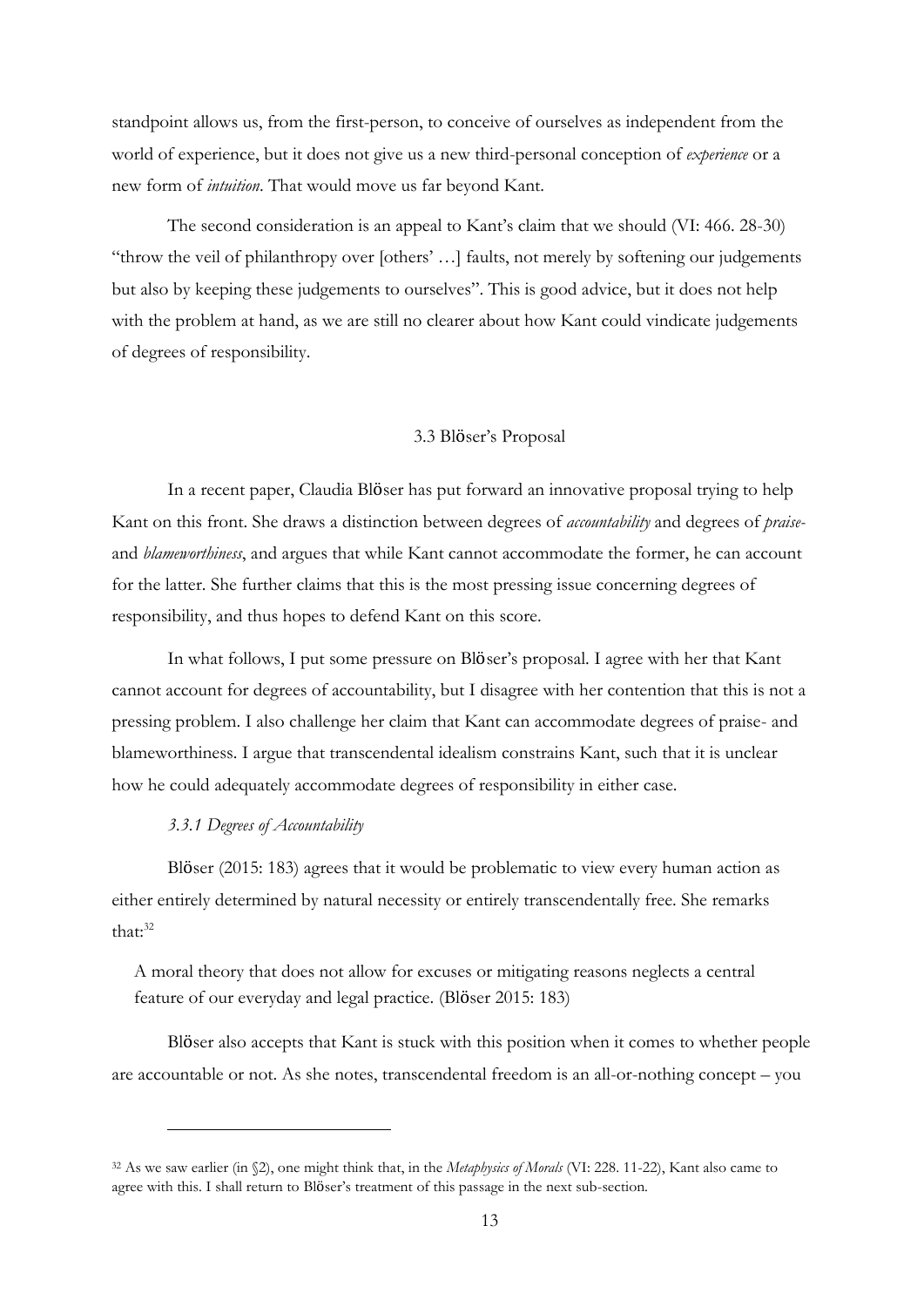are either transcendentally free or you are not, and it is hard to make sense of this status changing over time. Given this, Blöser (2015: 204-5) accepts that Kant cannot make sense of degrees of accountability. However, she goes on to claim that this is not a pressing issue.<sup>33</sup> She takes the pressing issue to be whether Kant can account for degrees of praise- and blameworthiness, which she argues that he can. I will turn to this in the next section. For now, I want to say something more about her treatment of degrees of accountability.

Blöser offers the following argument in defence of Kant's claim that transcendental freedom is an all-or-nothing affair:

[...] we do not want to see our status as persons easily questioned, and therefore it is plausible to claim that the enjoyment of this status is an all-or-nothing affair. (Blöser 2015: 204)

Blöser remarks that we do not want to have our status as persons *easily* questioned, and concludes that it is therefore plausible to think of the enjoyment of this status as an all-ornothing affair. But these are not the only two options. We do not have to resort to constantly challenging our status as persons. Instead, we can just continue with our actual practices. We distinguish between children and adults, treat people in conditions of diminished agency appropriately, and allow for mitigating circumstances.<sup>34</sup> And in viewing transcendental freedom as an all-or-nothing affair, it is unclear how Kant can accommodate this.

Indeed, Blöser (2015: 204) herself acknowledges that a problem remains here for Kant's view:<sup>35</sup>

A serious objection to Kant's intransigence with respect to accountability is that children are gradually developing capacities of responsible agency. In the case of the mentally ill, too, Kant assumes that there are different degrees of mental impairment […].

However, Blöser (2015: 204) goes on to offer a partial defence of Kant on this, proposing that he would view these degrees of freedom as degrees of empirical or practical – rather than *transcendental* – freedom. She remarks that this raises the question of how these two types of freedom are connected, and relatedly, how we can conceive of children becoming full persons.

<u>.</u>

<sup>&</sup>lt;sup>33</sup> Blöser departs from Korsgaard on this. Blöser (2015: 206) claims that the most pressing issue concerns praise and blame, whereas Korsgaard (1996: 189) suggests that Kant is uninterested in blame and responsibility. <sup>34</sup> Again, I do not need to push hard borderline cases on Kant here, but instead any clear case of mitigating

circumstances, someone becoming an agent, or losing or regaining their agency over time.

<sup>35</sup> I am very grateful to an anonymous referee for helping me to clarify Blӧser's full position on this issue, as well as prompting me to think further about my own response to it.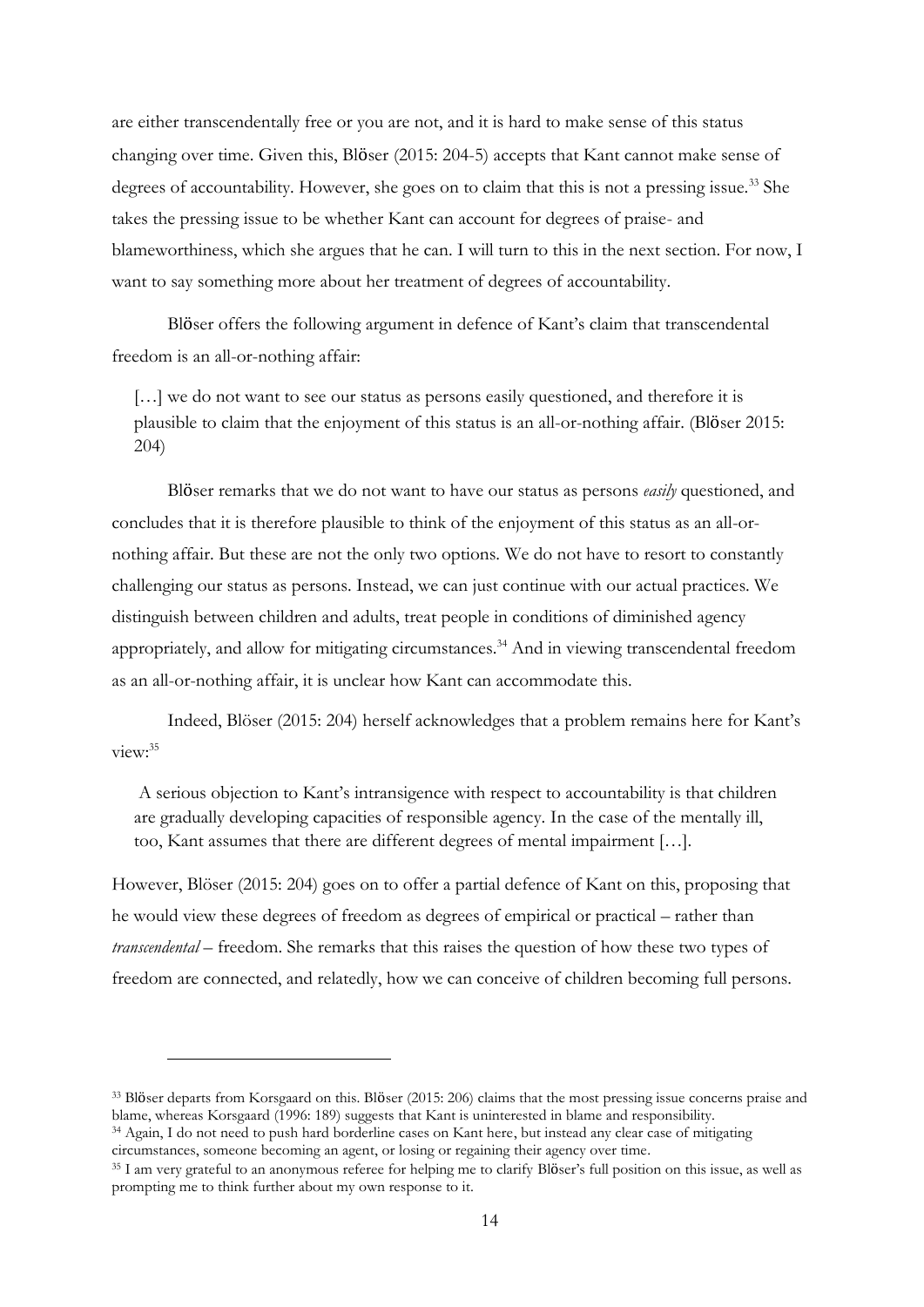Blöser (2015: 205) attempts to defend Kant here, claiming that the "[t]he transition from child to full person is beyond any empirical explanation". However, this seems to overstate things. We do have some empirical explanations of how children develop into persons – they require education, and the right capacitates, for instance.<sup>36</sup> This is not a mystery. The mystery is how Kant could accommodate this, given that he locates freedom outside of experience, space and time.

In the end, Blӧser's (2015: 205) main proposal on this issue is that the "distinction between child and adult could be understood as a *normative* distinction." This suggestion runs as follows:

One plausible suggestion is that, if a certain threshold of empirical freedom is reached, a subject can be regarded as transcendentally free, i.e. as a full person. In this sense, accountability could be a threshold-concept. (Blӧser 2015: 205)

#### She continues:

<u>.</u>

Thus, whereas the empirical capacity to act rationally might allow for degrees above and below this threshold, the normative status of a person and, equivalently, accountability, should be understood as an all-or-nothing affair. (Blöser 2015: 205)

And finally, she concludes that:

This view allows for a distinction in kind when it comes to the normative question of who the addressees of duties are, but it allows for degrees on the empirical level. (Blöser 2015: 205)

In these passages, Blöser argues that our status as persons should be treated as a normative distinction, and that both it and accountability should be understood as all-or-nothing affairs. However, it is not clear what the grounds for this claim are.<sup>37</sup> Earlier, we saw Blöser claim that we do not want to have our status as persons easily questioned, and conclude that it is therefore plausible to think of the enjoyment of this status as an all-or-nothing affair. As I noted though, this is too quick; we can be careful not to *easily* question our status as persons, but that does not mean that this need be an all-or-nothing affair.

Another important claim in these passages is that "if a certain threshold of empirical freedom is reached, a subject can be regarded as transcendentally free". The problem with this is

<sup>36</sup> See Sticker (2014) for a recent account of how moral education works in Kant.

<sup>37</sup> In a footnote, Blӧser (2015: 208n26) remarks that Schapiro (1999: 731) argues for this claim in more detail, but I cannot locate this argument in Schapiro.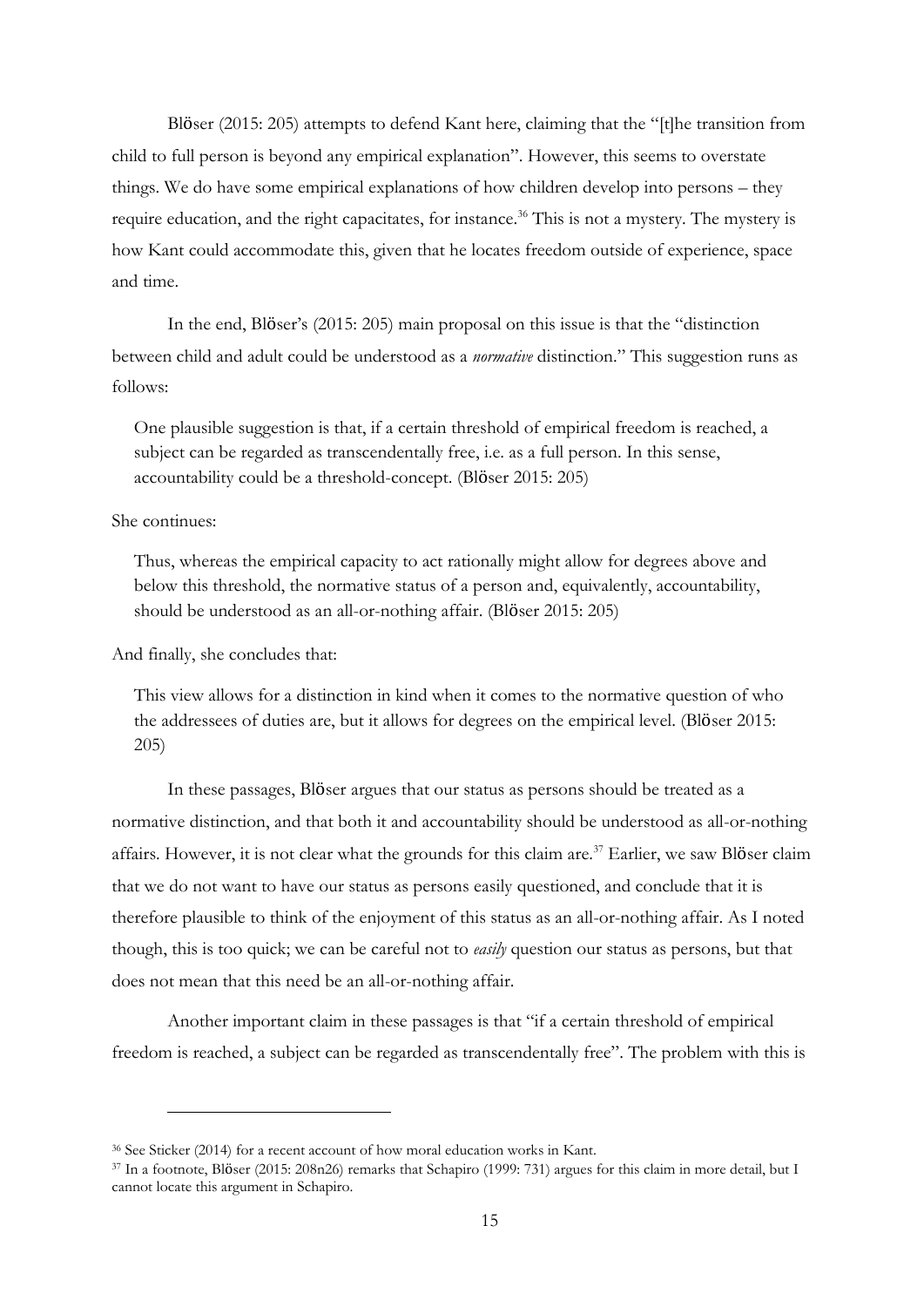that, for Kant, *everything* in experience can be explained in terms of natural causes. As we saw Frierson (2014: 169) note earlier:

[...] *every* human deed fits into a series of events that is governed by natural necessity. The universality of natural necessity seems to cut off the possibility of the most obvious sorts of empirical-scientific tests for "freedom".

In order to substantiate her claim, Blöser would have to provide an account of how empirical freedom provides reasons for thinking that someone is transcendentally free. But as we saw in the previous section, it is difficult to see how such an account could work, given transcendental idealism and Kant's conception of experience.

In summary, Blöser acknowledges that cannot accommodate degrees of accountability, but offers a partial defence of Kant on this. And I have attempted to put some pressure on this defence.

### *3.3.2. Degrees of Praise- and Blameworthiness*

<u>.</u>

I now want to move on to Blӧser's claim that Kant can allow for degrees of praise-and blameworthiness.

She begins with the passage from the *Metaphysics of Morals*, that we considered earlier:

*Subjectively,* the degree to which an action *can be imputed (imputabilitas)* has to be assessed by the magnitude of the obstacles that had to be overcome. – The greater the natural obstacles (of sensibility) […<sup>38</sup>], so much the more merit is to be accounted for a *good deed,*  as when, for example, at considerable self-sacrifice I rescue a complete stranger from great distress.

On the other hand, the less the natural obstacles […], so much the more is a transgression to be imputed (as culpable). – Hence the state of mind of the subject, whether he committed the deed in a state of agitation or with cool deliberation, makes a difference in imputation, which has results. (VI: 228. 11-22)

Blöser (2015: 191) thinks that this captures a "widespread opinion", namely that "the greater an effort required to perform a good action, the more we praise the person who performed it."

<sup>&</sup>lt;sup>38</sup> Kant also mentions "the less the moral obstacle (of duty)" (VI: 228. 14-15), but I have removed this here Blöser (2015: 192-194) focuses on the natural obstacles; for the same reason, I have also removed Kant's reference to "the greater the obstacle from grounds of duty" in the subsequent paragraph.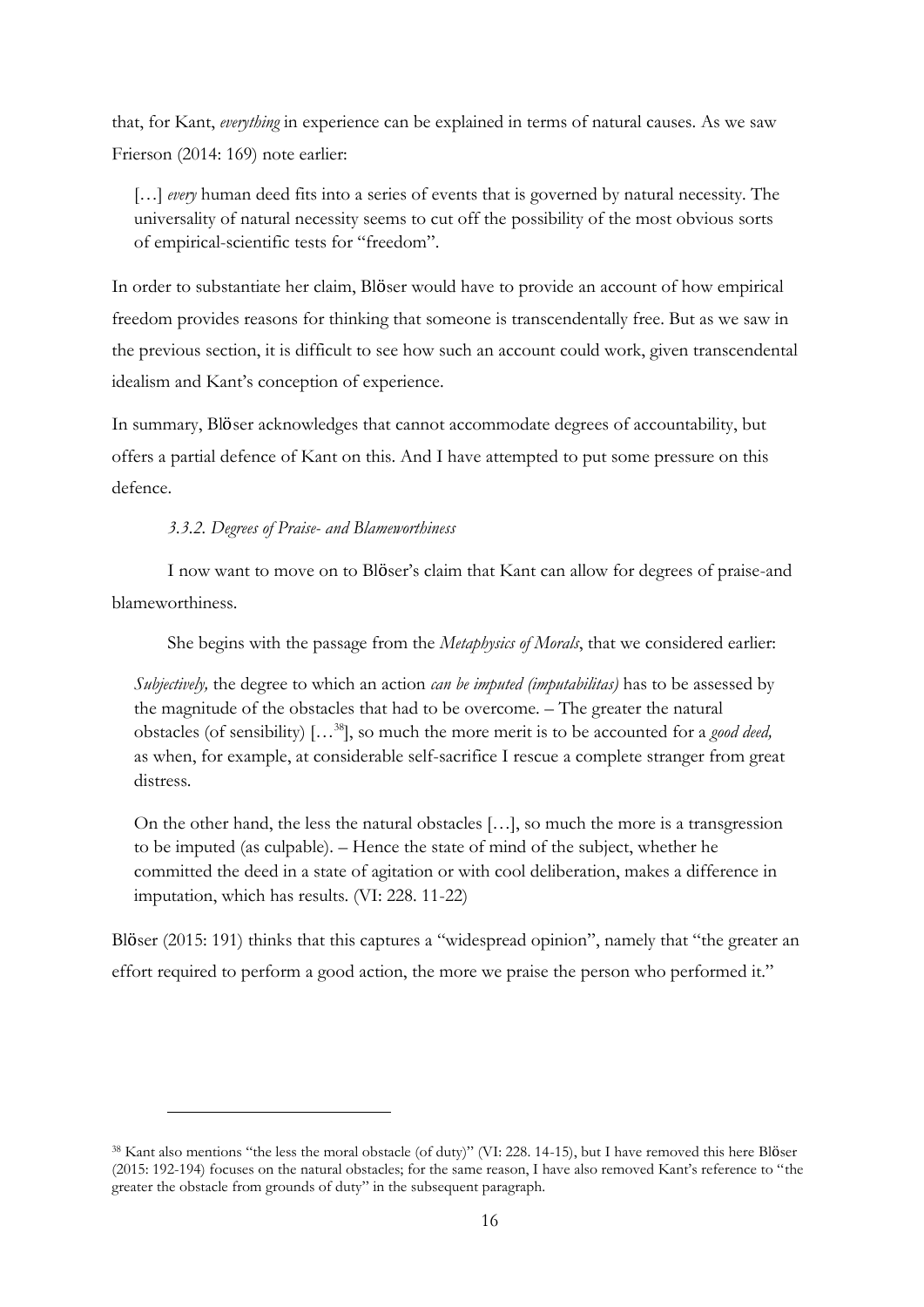She then offers a reading of this passage. The basic idea is that, in acting morally, we face varying degrees of sensible obstacles, which Kant locates in the varying strengths of our inclinations. She claims that:

[...] the person for whom strong inclinations motivate a wrong action has to overcome greater obstacles to omitting that action than the person who is in a state that permits 'cool deliberation'. (Blöser 2015: 192)

We can now turn to the core of Blöser's own proposal. Blöser (2015: 196) claims that:

[...] for human beings, being transcendentally free does not mean acting without any consideration of empirical constraints. Persons exercise their non-empirical capacity in the empirical world and therefore always have to cope with empirical influences. Consequently, […] precisely those empirical circumstances that do not completely undermine the 'power of reason' of the person and thereby the status of the event as a free action can count as excusing reasons.

This is an innovative proposal. Blöser recognises the confines of Kant's system, and attempts to find a way to accommodate degrees of influence of empirical factors upon people's actions, and thereby to allow for some degrees of responsibility.

However, I think that the confines of Kant's system are too great, such that he cannot help himself to Blöser's proposal. I will now make this case, focussing on both the metaphysical and epistemic issues that this proposal raises.

For one, it is unclear how we are to make senses of degrees of sensible obstacles, given Kant's both conception of freedom and transcendental idealism. Transcendental freedom involves independence "from all determining causes of the world of sense" (A 803/B 831). Such a conception of freedom seems to exclude the possibility that there could be varying degrees of overcoming sensible obstacles to our acting morally.

One option here, might be to claim – as Blӧser (2015: 195) does – that transcendental freedom is a *capacity* to act independently from all determining causes of the world of sense. So conceived, when transcendental freedom is exercised, the exercise of this capacity might involve independence from all empirical obstacles, but there could still be empirical obstacles to whether or not this capacity is exercised in the first place.

I am not sure that this overcomes the problem at hand. Consider the following example. If I tell a malicious lie, and in doing so exercise my transcendental freedom, then this lie is to be *wholly* imputed to me; as I exercise my transcendental freedom in this case, I am independent from *all* determining causes in the world of sense, and thus the fact that I had a bad upbringing,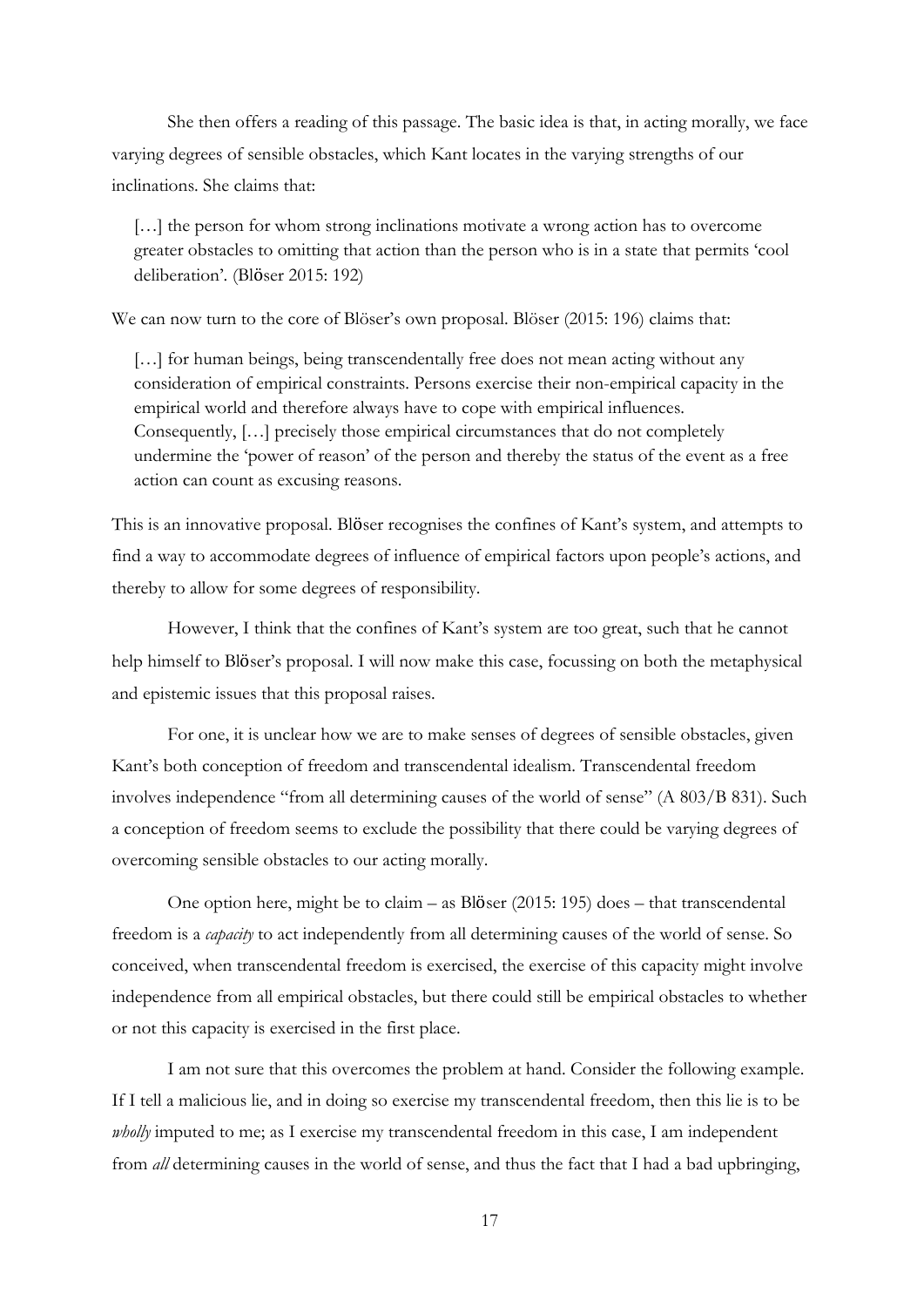my present circumstances, and other empirical obstacles do not affect me. My worry is that, since transcendental freedom involves independence from *all* determining causes in the world of sense, even if we allow that there might be empirical obstacles to whether or not this capacity is exercised in the first place, this still does not adequately accommodate degrees of responsibility, because in the cases where this capacity *is* exercised, the agent still seems to be fully free – entirely independent from all determining causes in the world of sense.<sup>39</sup>

There is a related epistemic problem here, which we touched upon in previous sections. For Kant, we can only *experience* empirical character, which is determined by natural necessity. As such, we do not *experience* morality resisting inclinations, never mind varying degrees of sensible inclinations resisting morality. As we saw in earlier, in the *Metaphysics of Morals* (VI: 228. 11-22), Kant describes the relationship between merit, culpability and the magnitude of natural obstacles that we face. Now, even if Kant could make sense of how these things relate, transcendental idealism precludes us from experiencing it, and thus Kant is unable to vindicate his claim that (VI: 228. 11-3): "the degree to which an action *can be imputed (imputabilitas)* has to be assessed by the magnitude of the obstacles that had to be overcome." This might be correct, but transcendental idealism precludes us from experiencing the overcoming of sensible obstacles.

There is one special exception here, namely the fact of reason, where I feel the moral law pull against all of my sensible inclinations.<sup>40</sup> However, this is not *experience*, it is an exclusively first-personal awareness.<sup>41</sup> When it comes to third-person experience, we do not encounter morality resisting sensible inclinations – we only encounter the world of sense, determined by natural necessity.<sup>42</sup> This precludes Kant and Blöser's suggestion that we can experience varying degrees of sensible inclinations resisting morality in other people, and apportion praise and blame accordingly. Unfortunately, the epistemological limits of transcendental idealism preclude this.

#### 3.4 Final Thoughts

<sup>39</sup> In section 1, we saw Watkins (2005: 328) claim that: "Kant makes clear that the grounding relationship is one-way and not reciprocal. […] he remarks that "such an intelligible cause, however, will not be determined in its causality by appearances, even though its effects appear and so can be determined through other appearances" (A537/B565). Similarly, "reason therefore acts freely, without being determined dynamically by external or internal grounds temporally preceding it in the change of natural causes" (A553/B581)."

<sup>40</sup> See V: 29. 28 – 30. 30.

<sup>41</sup> See Grenberg (2013) for an account of the exclusively first-personal nature of the fact of reason; cf. Ware (2015).

<sup>42</sup> For an extended account of this epistemological problem, see Saunders (2016). See also Sticker (2016) for a recent account of the various ways in which Kant's practical philosophy requires third-personal assessments.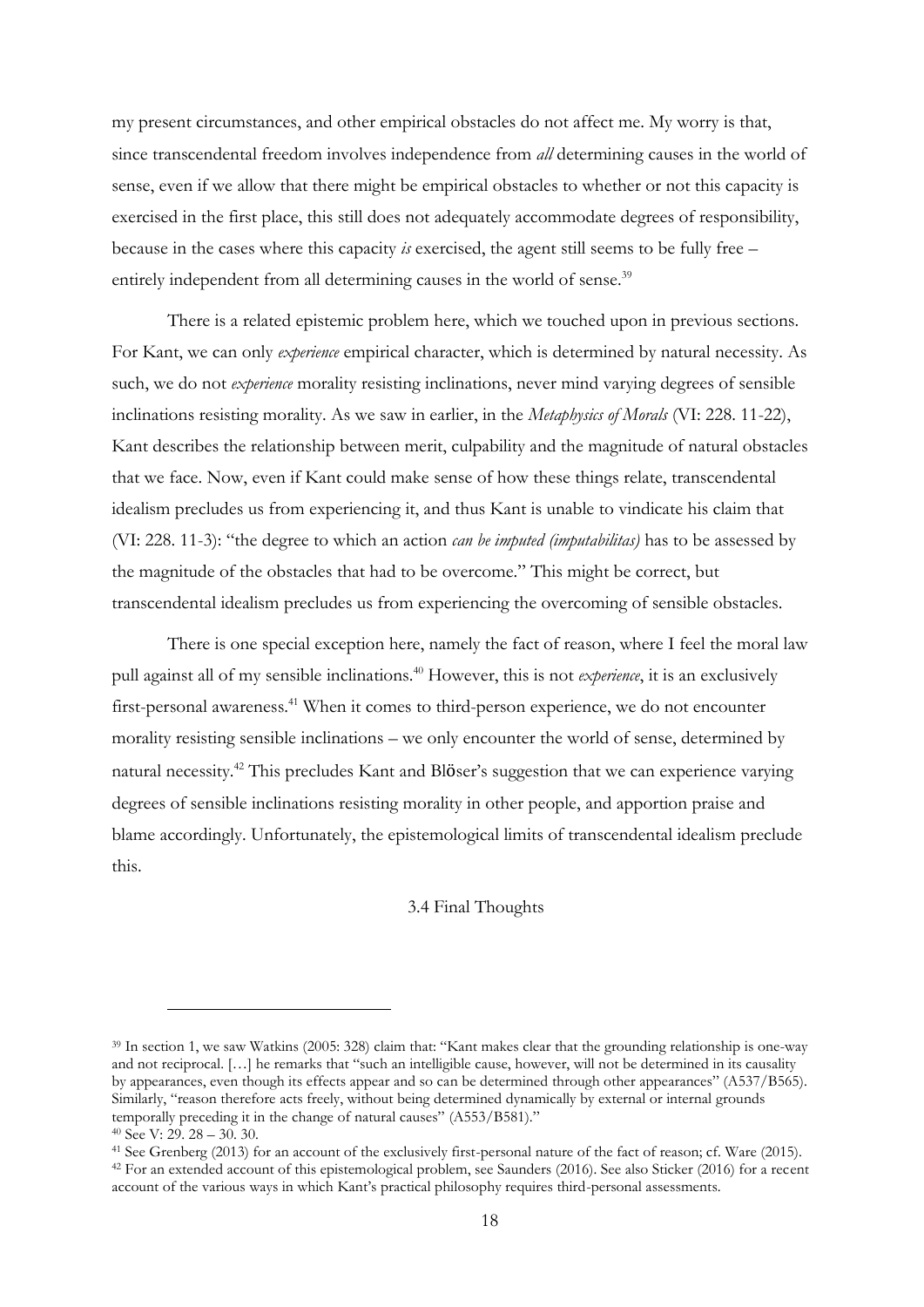Before I finish, I want to briefly consider three final thoughts.

Firstly, in the *Religion within the Boundaries of Mere Reason*, Kant outlines three different stages or grades ["Stufen" (VI: 29. 16)] of the propensity to evil in human nature. These are: 1) *frailty* of human nature (or weakness of will); 2) *impurity* of the human heart, where "actions conforming to duty are not done purely from duty" (VI: 30. 7-8); and 3) *wickedness*, "the propensity of the power of choice to maxims that subordinate the incentives of the moral law to others (not moral ones)" (VI: 30. 10-2). With these different stages or grades, one could argue that, even if we are always either entirely responsible or not responsible at all, we could still be fully responsible for *different* sorts of failings.<sup>43</sup> Kant then might be able to distinguish between being entirely responsible for weakness of will (*frailty*), impurity of motives, and subordinating the moral law to non-moral incentives (*wickedness*); and we might be able to adjust our praise and blame accordingly.

Unfortunately, I think that the epistemic limits of transcendental idealism preclude us from being able to judge between these three cases. Kant claims that: "The real morality of actions (their merit and guilt), even that of our own conduct, […] remains entirely hidden from us." (A 551n/B 579n). As I have argued in the previous sections, we do not experience transcendental freedom, and thus we cannot know whether someone acted out of frailty, impurity or wickedness. In addition, even if this proposal were successful, it would only allow Kant to accommodate *some* judgements of degrees of responsibility, and would not fully vindicate our moral and legal practices in this area; it would give us three different sorts of failings, but would not allow for degrees of responsibility *within* these three different failings.

Secondly, I contend that degrees of responsibility are important in *both* moral and legal contexts.<sup>44</sup> To return to the simple example from section 2: If you and I both steal a chicken, all other things being equal, we have committed the same wrong and should be held equally responsible, both morally and legally. However, if we both steal a chicken, but someone drugged you beforehand, then I am more responsible for this theft than you are, again morally and legally.

Of course, a full discussion of the difference between our moral and legal practices in Kant is beyond the scope of this paper. In this paper, I have claimed that we have some reasons to want to accommodate degrees of responsibility in both cases, and I have argued, pace

<u>.</u>

<sup>43</sup> I am grateful to an anonymous referee for this suggestion.

<sup>&</sup>lt;sup>44</sup> I would like to thank an anonymous referee for prompting me to clarify this.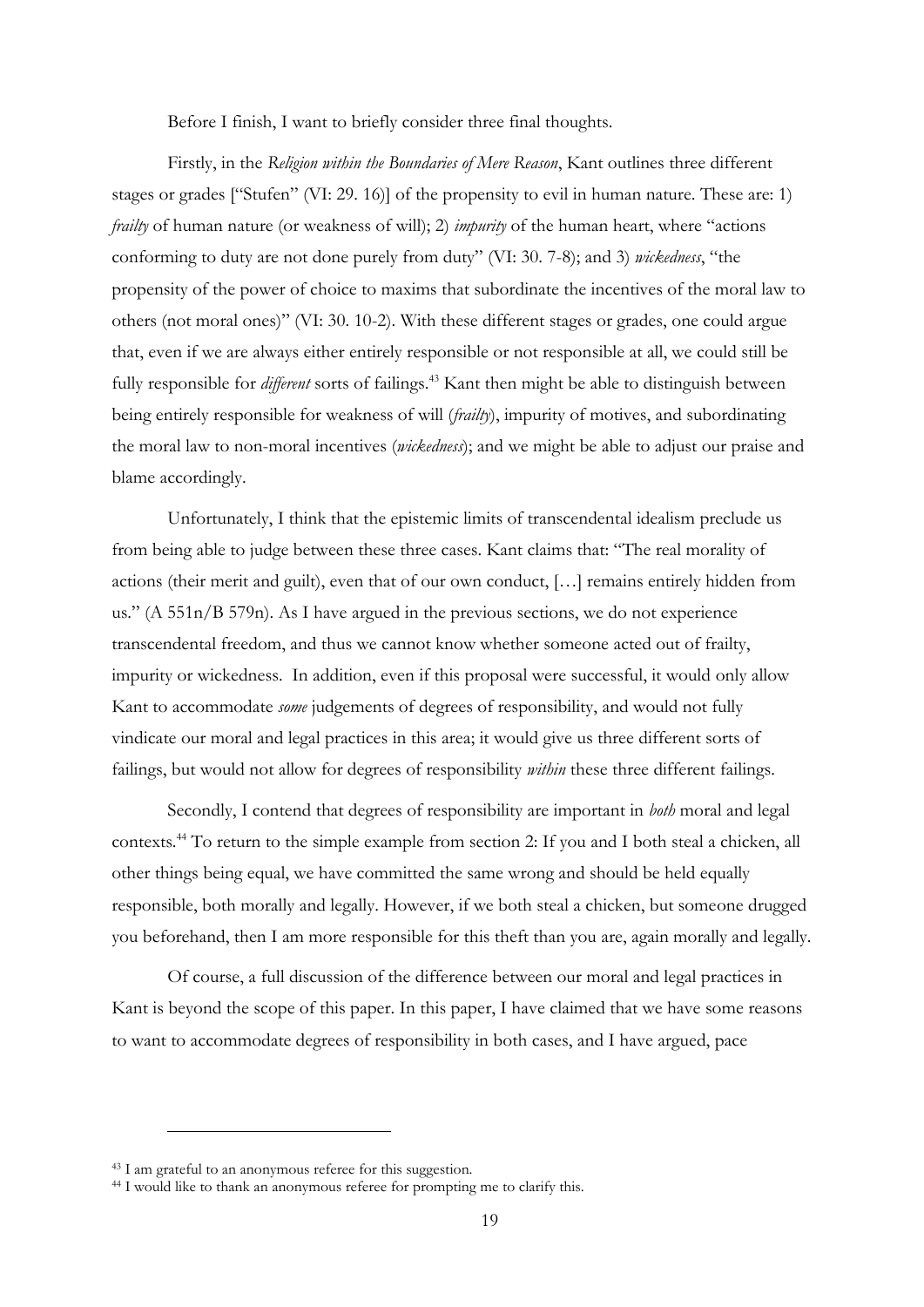Frierson, Korsgaard and, Blöser that transcendental idealism precludes Kant from doing so. As we saw earlier, Blöser (2015: 183) claims that:

A moral theory that does not allow for excuses or mitigating reasons neglects a central feature of our everyday and legal practice.

I agree, and I hope to have put some pressure on both Kant's and contemporary Kantians' attempts to account for this.

I want to end by considering one final thought. One could reformulate the upshot of my paper in terms of a simple dilemma: either one accepts Kant's theory of freedom, or one has a workable account of degrees of responsibility. Otherwise expressed, perhaps Kant cannot accommodate degrees of responsibility, but this might be a price worth paying in order to keep his theory of freedom. I think this is mistaken. This dilemma only bites if Kant's is the only plausible (libertarian) account of freedom. I think there are other better accounts available, but do not have the space to make this case. For what it is worth, I take it that the key is to expand one's conception of nature such that it can accommodate a libertarian conception of freedom. The details of this however, I cannot go into here.<sup>45</sup>

### Conclusion

In viewing human action as either entirely determined by natural necessity or entirely transcendentally free, Kant faces a problem when it comes to degrees of responsibility. I have considered three possible ways of accommodating degrees of responsibility within a Kantian framework, but have argued that they all fall short. In doing so, I hope to have clearly articulated a challenge to Kant, and to provoke further conversation on this important topic

It remains to be seen whether there is another way in which Kant can account for degrees of responsibility, but for what it is worth, I doubt that he can. Moreover, I take this to be one specific example of a general problem that Kant faces. I suspect that transcendental idealism makes it difficult to account for elements of our moral practices that involve time or require knowledge of freedom in the empirical world, including moral education, knowledge of other agents, and degrees of responsibility.

<sup>45</sup> For a brief account of how the German Idealists attempted to move beyond Kant through accommodating a libertarian conception of freedom *within* nature, see Saunders (2016: 177-8); and for an extensive contemporary account of similar issues, see Steward (2012).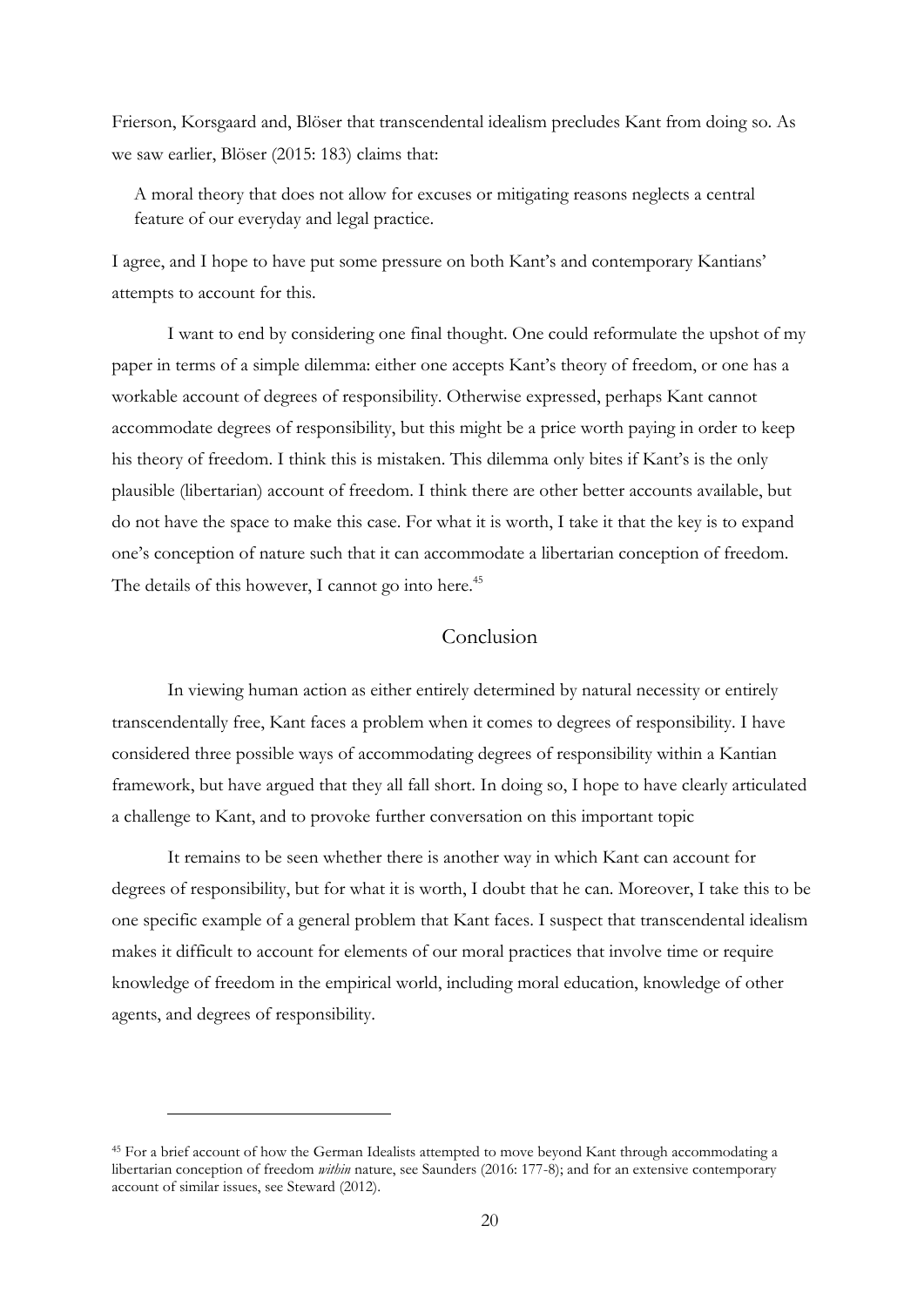### Bibliography

All Kant references are to the volume, page and line number of the "Akademie Ausgabe" of *Kants gesammelte Schriften* (Berlin: de Gruyter 1900-). Citations from the first *Critique* are given to the A and B editions. Translations from *the Cambridge Edition of the Works of Immanuel Kant* edited by Guyer and Wood (1995).

Bennett, J. (1984) 'Kant's Theory of Freedom' in Wood, A (ed). (1984) *Self and Nature in Kant's Philosophy*, Cornell University Press, pp. 102-12.

Blӧser, C. (2015) 'Degrees of Responsibility in Kant's Practical Philosophy' in *Kantian Review*, 20.2, pp. 183-209.

Freyenhagen, F. (2008) 'Reasoning Takes Time: On Allison and the Timelessness of the Intelligible Self' in *Kantian Review*, 13.2, pp. 67-84.

Frierson, P. (2014) *Kant's Empirical Psychology* (Cambridge University Press).

Grenberg, J. (2013) *Kant's Defense of Common Moral Experience: A Phenomenological Account* (Cambridge University Press).

Korsgaard, C. (1996a) *Creating the Kingdom of Ends* (Cambridge University Press).

- (1996b) *The Sources of Normativity* (Cambridge University Press).

Laplace, S-P. (1825, 5<sup>th</sup> edition) *Philosophical Essay on Probabilities*, translated by Dale, A. (1995) (Springer).

Saunders, J. (2016) 'Kant and the Problem of Recognition: Freedom, Transcendental

Idealism and the Third-Person' in *International Journal of Philosophical Studies*, 24.2, pp. 164-82

Schapiro, T. (1999) 'What is a Child?' in *Ethics*, 109, pp. 715-38.

Stang, N. (2013) 'Freedom, Knowledge and Affection: Reply to Hogan' in *Kantian Review*, 18.1, pp. 99-106.

Steward, H. (2012) A *Metaphysics for Freedom* (Oxford University Press).

Stern, R. (2015) *Kantian Ethics* (Oxford University Press).